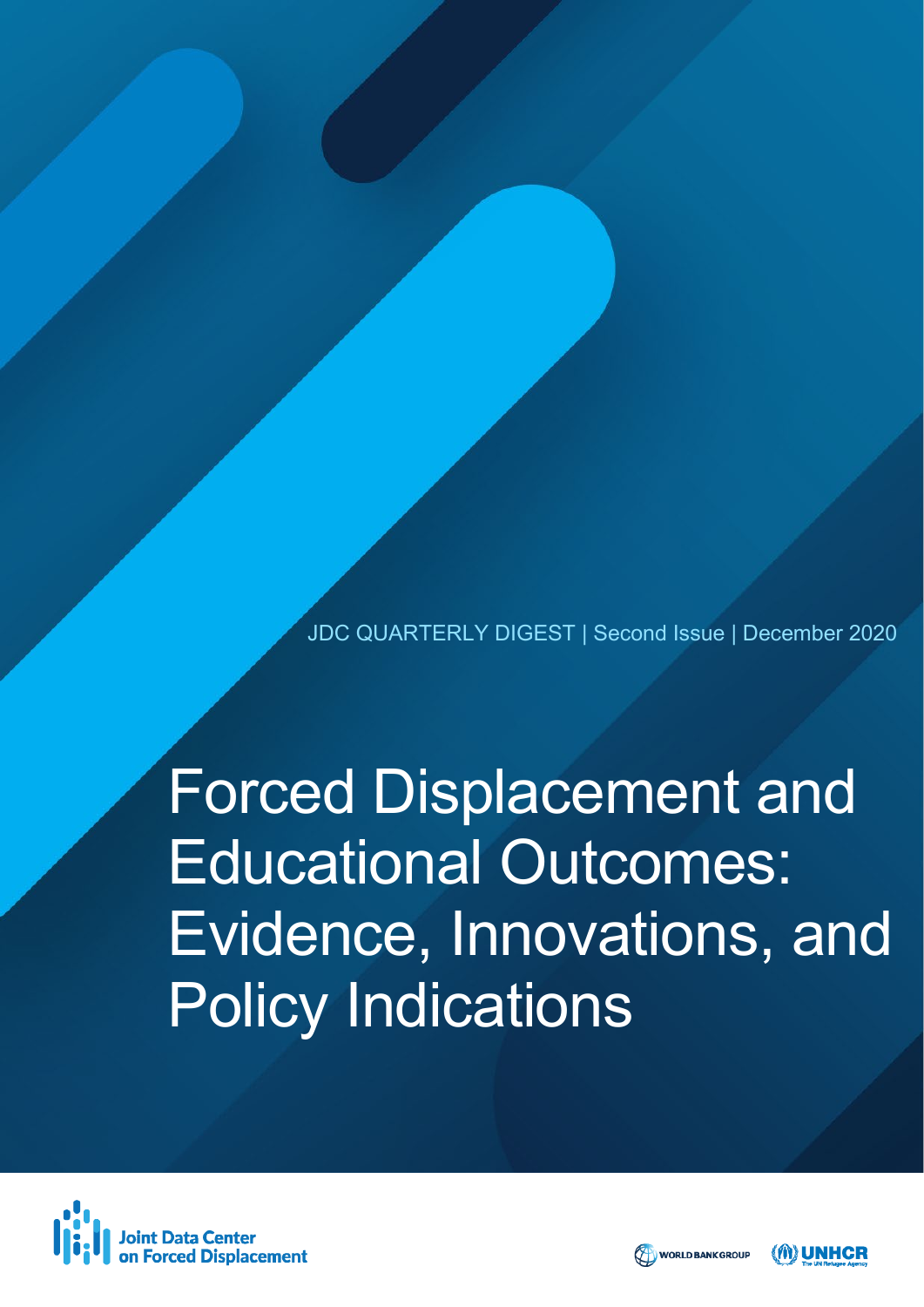# **CONTENTS**

| Forced Displacement and Educational Outcomes: Evidence, Innovations, and Policy                                                                                     |  |
|---------------------------------------------------------------------------------------------------------------------------------------------------------------------|--|
|                                                                                                                                                                     |  |
|                                                                                                                                                                     |  |
|                                                                                                                                                                     |  |
|                                                                                                                                                                     |  |
|                                                                                                                                                                     |  |
|                                                                                                                                                                     |  |
|                                                                                                                                                                     |  |
|                                                                                                                                                                     |  |
| The impact of refugee experiences on education: evidence from Burundi  11                                                                                           |  |
| Short- and Long-Term Impact of Violence on Education: The Case of Timor Leste 13                                                                                    |  |
| Are Refugee Children Learning? Early Grade Literacy in a Refugee Camp in Kenya  16                                                                                  |  |
| Is the Education of Local Children Influenced by Living near a Refugee Camp? Evidence                                                                               |  |
|                                                                                                                                                                     |  |
| How the different policies and school systems affect the inclusion of Syrian refugee                                                                                |  |
| Can Communities Take Charge? The Assessment of Learning Outcomes and Social<br>Effects of Community-Based Education: A Randomized Field Experiment in Afghanistan23 |  |
| Can't Wait to Learn: A quasi-experimental mixed-methods evaluation of a digital game-                                                                               |  |
|                                                                                                                                                                     |  |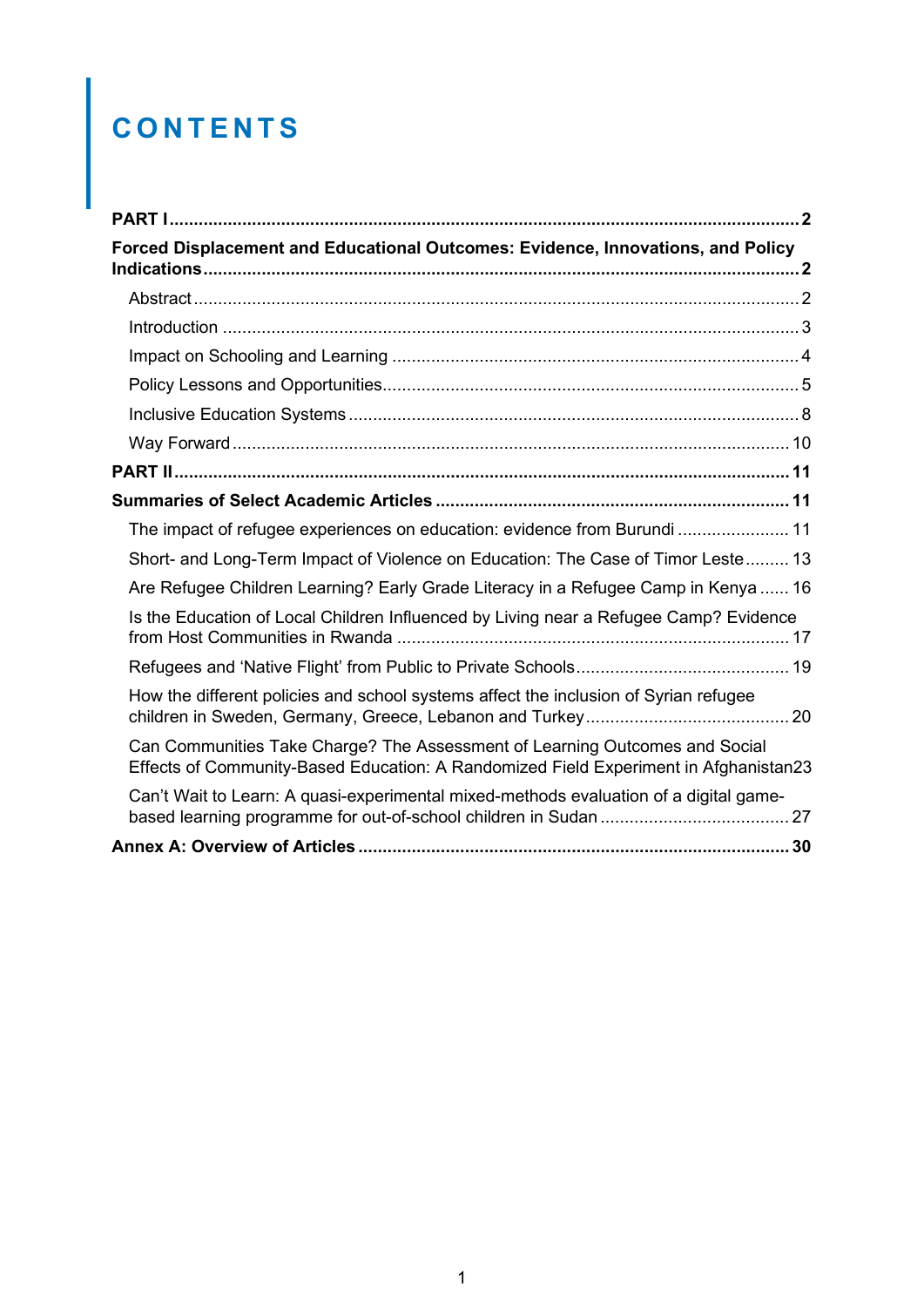### <span id="page-2-0"></span>**PART I**

# <span id="page-2-1"></span>**Forced Displacement and Educational Outcomes: Evidence, Innovations, and Policy Indications**

*By Dina Abu-Ghaida and Karishma Silva, World Bank Education Global Practice[\\*](#page-2-3)*

#### <span id="page-2-2"></span>ABSTRACT

*Three salient themes emerge when reviewing the literature on forced displacement and educational outcomes. First, forced displacement impacts schooling and learning for internally displaced persons, refugees and host communities, but affects each group differently. Second, when coupled with strong government and international community response, these effects can be mitigated and present opportunities for improved education outcomes. And third, inclusive national systems (allowing integration of the forcibly displaced) provide the most sustainable, cost-effective policy response to the education challenges presented by forced displacement. This Digest also calls for strengthening data availability and the evidence base on delivering education to the displaced in conflict settings and how to implement refugee inclusive systems effectively.*

<span id="page-2-3"></span><sup>∗</sup> Dina Abu-Ghaida is a Lead Economist at the World Bank Education Global Practice and a Focal Point for Education in Fragile, Conflict and Violence-Affected Settings; dabughaida@worldbank.org. Karishma Silva is a Consultant Economist with the Education Global Practice; ksilva2@worldbank.org. The authors thank Zara Sarzin and Domenico Tabasso for fruitful discussions, and Björn Gillsäter, Keiko Miwa, and Caroline Sergeant for helpful comments.

Keywords: Forced Displacement, Education, Inclusive Systems

Cite as: Cite as: Abu-Ghaida, Dina and Karishma Silva. (2020). "Forced Displacement and Educational Outcomes: Evidence, Innovations, and Policy Indications", in Abu-Ghaida, D. and K. Silva. (eds.); World Bank; UNHCR; JDC. Quarterly Digest on Forced Displacement, Second Issue. Washington, D.C.: World Bank Group. https://doi.org/10.47053/jdc.221220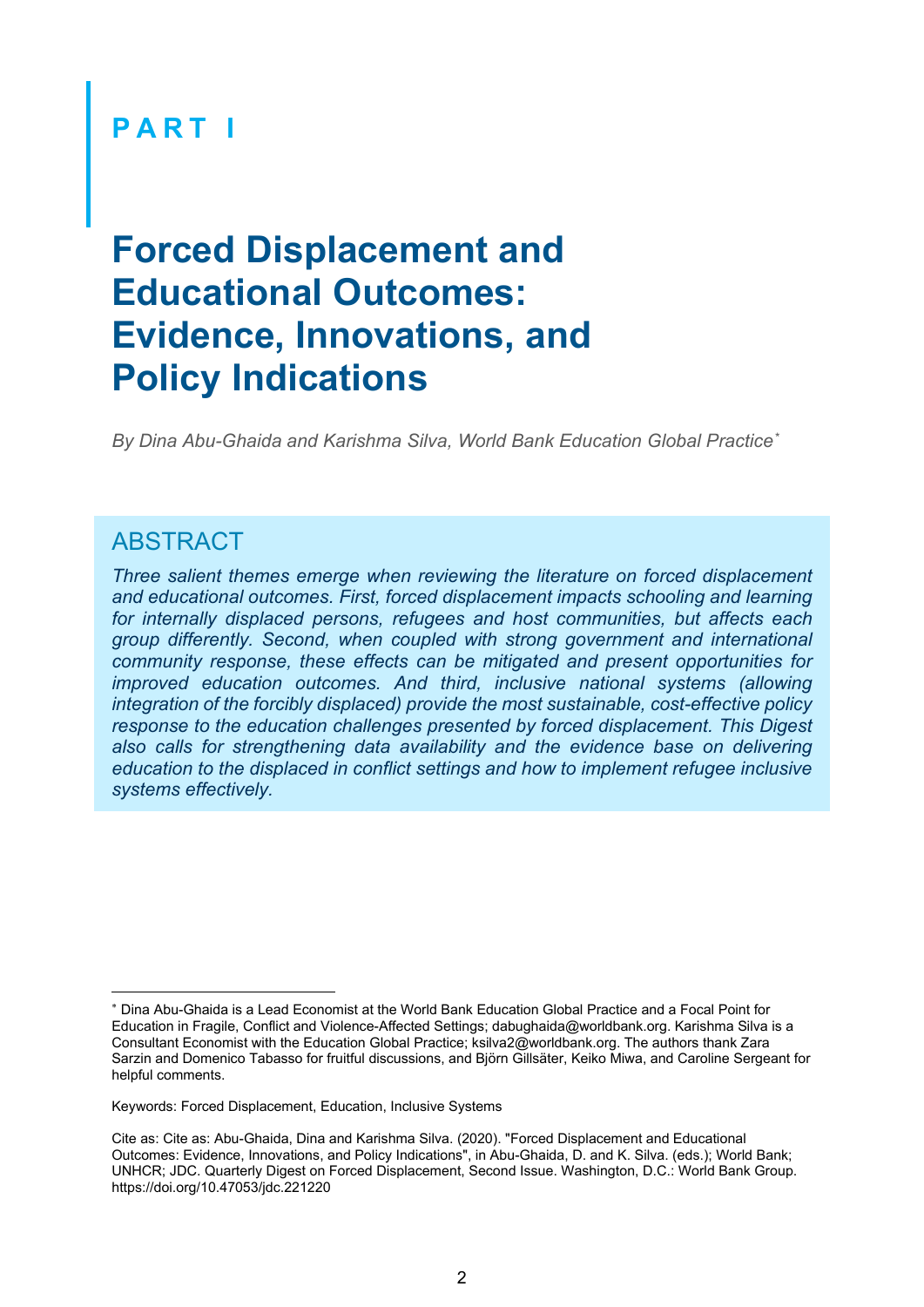#### <span id="page-3-0"></span>**Introduction**

At the end of 2019, a record 79.5 million people remain forcibly displaced worldwide; of these, 40 percent are children below the age of 18 years (UNHCR, 2020a). At the same time, situations of conflict and fragility – and associated displacement -- are becoming increasingly protracted and are likely to be further affected by changing climate and the impacts of the COVID-19 pandemic, intensifying the strain on vulnerable populations and increasing their numbers. This JDC Quarterly Digest focuses on the impacts of forced displacement on education outcomes for internally displaced populations, refugees and their host communities. It further looks at some of the policies and interventions that provide strong evidence for a shift towards national inclusive education systems and calls for strengthening the evidence base on what works to create sustainable, inclusive solutions. Gaps remain in the analysis of causal impacts, effective interventions and associated costs for scaling up, all of which are critical to an effective policy response at the national and global levels.

Most papers selected for this Digest provide strong quantitative evidence on the impact of forced displacement on education and select education interventions in forced displacement contexts. One paper provides a comparative qualitative analysis of inclusive education practices. The papers cover a wide geographical scope, albeit limited to areas where data are available or natural experiments allow for causal analysis. Three key themes emerge from this review. First, forced displacement impacts schooling and learning for internally displaced persons, refugees and host communities, but affects each group differently. Second, when coupled with strong government and international community responses, these effects can be mitigated and present opportunities for improved education outcomes. And third, inclusive national systems (allowing integration of the forcibly displaced refugees) provide the most sustainable, cost-effective response to the education challenges presented by forcible displacement.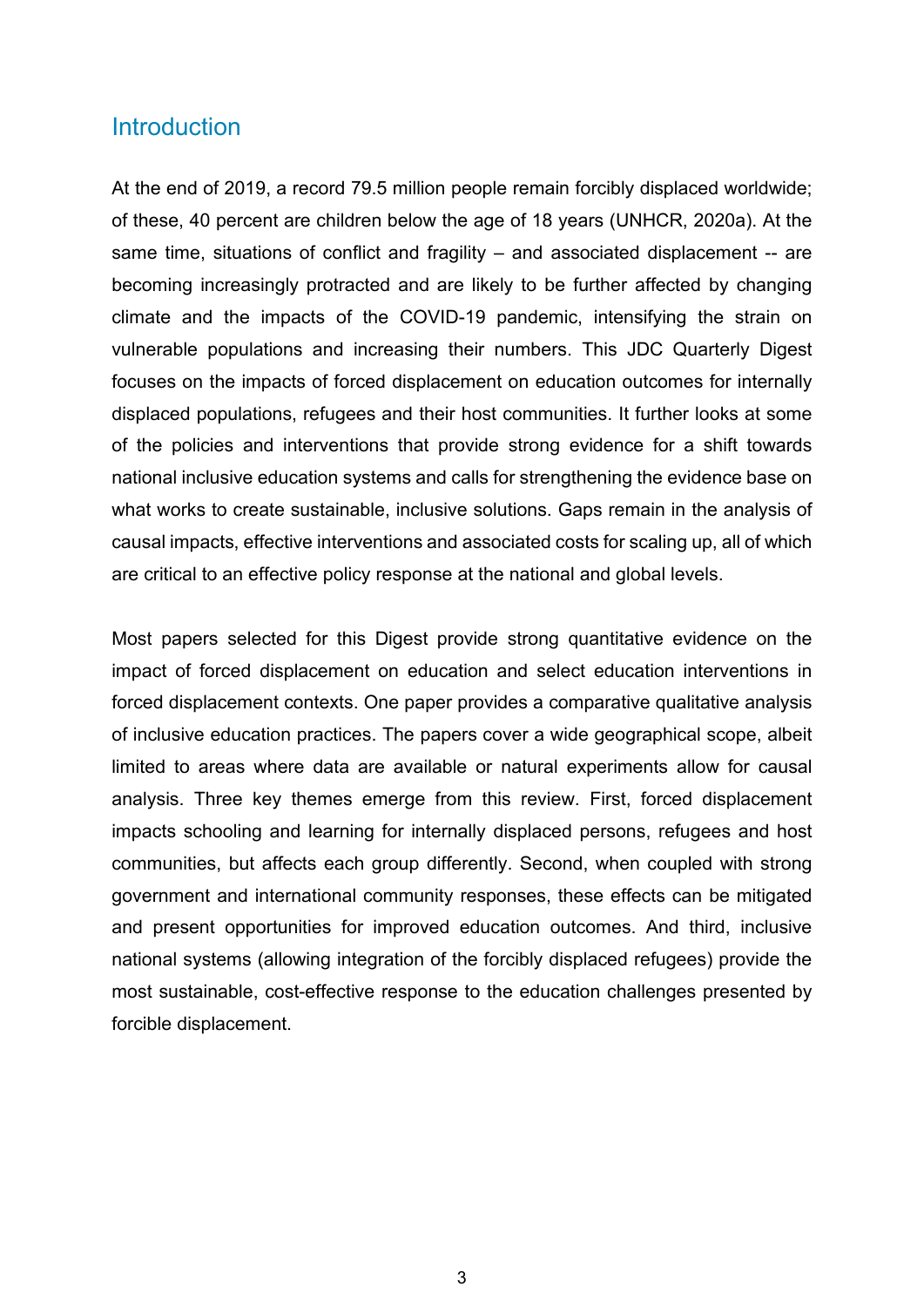#### <span id="page-4-0"></span>Impact on Schooling and Learning

Forced displacement impacts education outcomes for three main groups – internally displaced persons (IDPs) who remain within fragile or conflict-affected countries; refugees who are displaced across international borders, most frequently in neighboring countries; and host communities in which IDPs or refugees settle.

Fransen et al. (2018) observe that national primary enrollment rates of IDPs fell by close to 15 percent as a result of the 1993 conflict in Burundi. Similarly, school attendance for internally displaced boys and girls was significantly impacted in Timor-Leste in the immediate aftermath of a wave of conflict in 1999 that resulted in mass displacement and destruction of homes and schools (Justino et al., 2013).

In the case of refugee children, more than half remain out of school (UNHCR, 2020a). Beyond basic education, according to the most recent available statistics, the secondary gross enrollment rate for refugee adolescents was 31 percent compared to 76 percent globally, and the tertiary gross enrollment rate for refugees was 3 percent compared to 38 percent globally (UNHCR, 2020b). Piper et al. (2020) find that, after years of displacement in Kenya, literacy levels are far lower in the refugee camps (among refugee children from South Sudan and Sudan) than for nationals across the country, and amongst the lowest in large scale studies conducted in lower middleincome countries.

Fransen et al. (2018) find that host community children in Tanzania had lower primary completion rates than Burundian refugees in the country, who had access to UNHCRfunded schools. These were established in parallel to the Tanzanian national system and followed the Burundian curriculum and language of instruction with the goal of facilitating the return of these refugees to Burundi. As a result, there was little positive spillover to the host community children. On the other hand, where there is greater integration of the displaced into national systems, host community children benefit. Bilgili et al. (2019) find that school attendance of local Rwandan children is higher among those who reside within a 10-kilometer radius of a refugee camp for Congolese compared to children residing farther away. These children are also significantly more likely to be part of a school-based feeding program. These positive impacts are driven by the Rwandan government's community-integrated approach where refugeetargeted interventions benefit local communities and vice versa. In addition,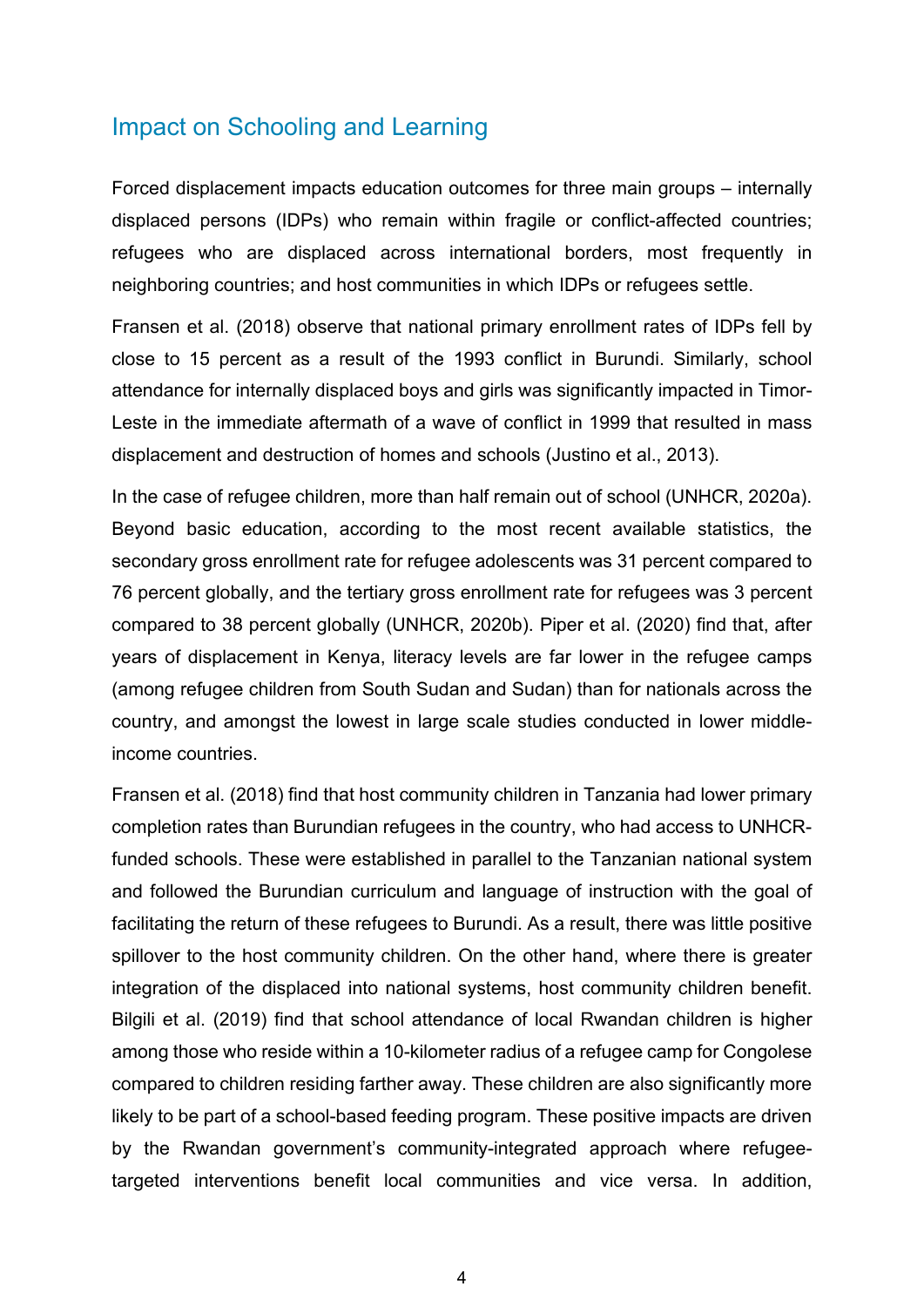international aid and government funding were directed to these communities to provide additional classrooms and teaching resources, benefiting both refugees and native children alike.

While it is evident that forced displacement impacts education outcomes and delivery, the policy response for each of these groups (IDPs, refugees and host communities) should be different. Future analyses to guide policy should also be differentiated along these groups. For instance, Fransen et al. (2018) show that the access rate to education in IDP camps in Burundi was less than 50 percent compared to 90 percent in the refugee camps set up in rural Tanzania for Burundian refugees, and upon return to Burundi, refugees were more likely to have completed primary school than the IDPs who stayed behind. Considering that IDPs account for over 57 percent of forcibly displaced people (UNHCR, 2020a), it is critical that both humanitarian and development organizations remain engaged during conflict to ensure continuity of education for IDPs and retention of national capacity to deliver education services.

With regards to refugees and host countries, development organizations should provide support to ministries of education in the early stages of a crisis, complementing support from humanitarian agencies. A large majority of refugees are hosted in developing countries that are themselves stretched to deliver education. Further, they are usually concentrated in border regions or remote areas, that tend to be the most disadvantaged and not adequately supported by national systems. Early support to host country ministries of education around understanding the socioeconomic situation of FDPs and their host communities, and in needs assessment, planning and resourcing, can help them target responses effectively and mitigate the challenges of large refugee influxes. The impact of an inclusive approach as compared to establishment of parallel systems is explored further in the next section.

#### <span id="page-5-0"></span>Policy Lessons and Opportunities

This review finds mixed evidence on the long-term impacts of forced displacement on education, but differences emerge from varying responses to forced displacement and therein lie key policy lessons.

In Timor-Leste, Justino et al. (2013) find that the impact of conflict on school attendance of internally displaced girls, although negative in the short term, did not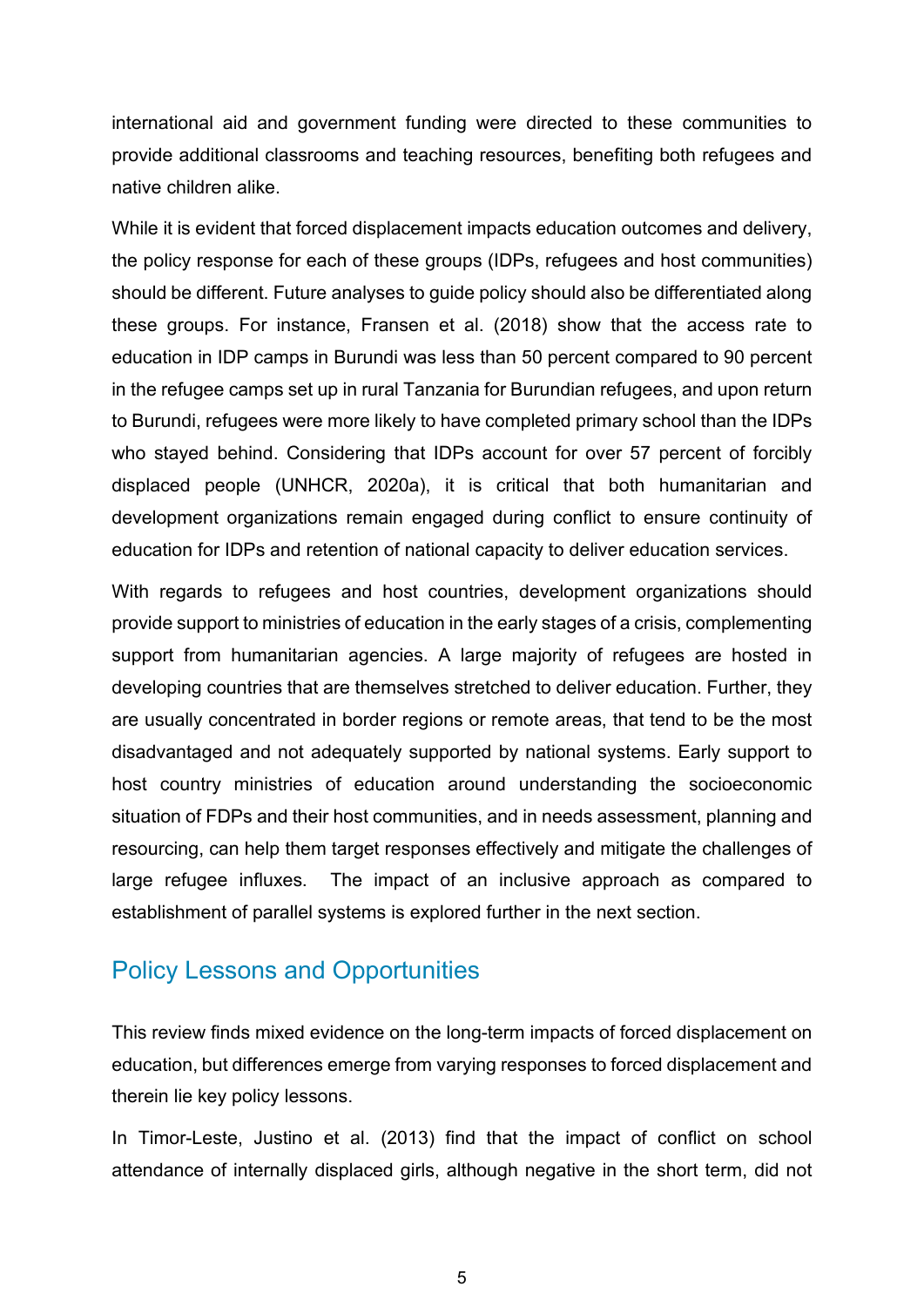affect primary school completion in the long term. In fact, girls exposed to violence had a higher likelihood of primary school completion than those not exposed to violence. This was largely driven by the rapid reconstruction of the education system in violenceaffected areas supported by the international community and government, with a gender-focus on girls' outcomes. On the other hand, the impact of violence on boys' outcomes persisted over time, most likely because they tended to work more and longer hours several years after the conflict.

Fransen et al. (2018) find higher completion rates among Burundian refugees who went to Tanzania than IDPs who remained in Burundi. These differences can be explained by differences in education facilities: whereas in IDP camps they were generally non-existent or disorganized and largely funded by the Burundian government, education facilities in the refugee camps in Tanzania were organized and well-funded by the UNHCR. Conditions for IDPs tend to be worse than those for refugees – both students and teachers are more likely to be exposed to violence, there may be direct attacks on schools, households suffer income shocks that might make schooling unaffordable (both in terms of direct and opportunity costs) and there is likely a decrease in state investments in education.

In Turkey, refugee education was initially provided through temporary education centers in parallel to national systems; however, in 2014, the government introduced inclusive education policies for Syrian refugees and redirected education resources to areas with high concentration of refugees. With support from the European Commission and UNHCR, Turkey implemented remedial and accelerated learning programs, provided language support and employed Syrian teachers as voluntary advisors. Tumen (2019) reports that around 320,000 Syrian children of primary school age or 96 percent of refugee children are enrolled in schools in Turkey, exceeding the current primary school enrollment rates and even pre-war enrollment rates in Syria. Further, high school enrollment and learning outcomes of native adolescents were positively affected (Tumen, 2018a; Tumen, 2018b). Young native males with lower parental socioeconomic backgrounds were more likely to enroll in high school and PISA scores in Math, Science and Reading increased, particularly among girls and poor-performing students. The author speculates that labor market forces that emerged in the aftermath of the refugee crisis have led native adolescents, who would normally perform worse in school, to take their high school education more seriously.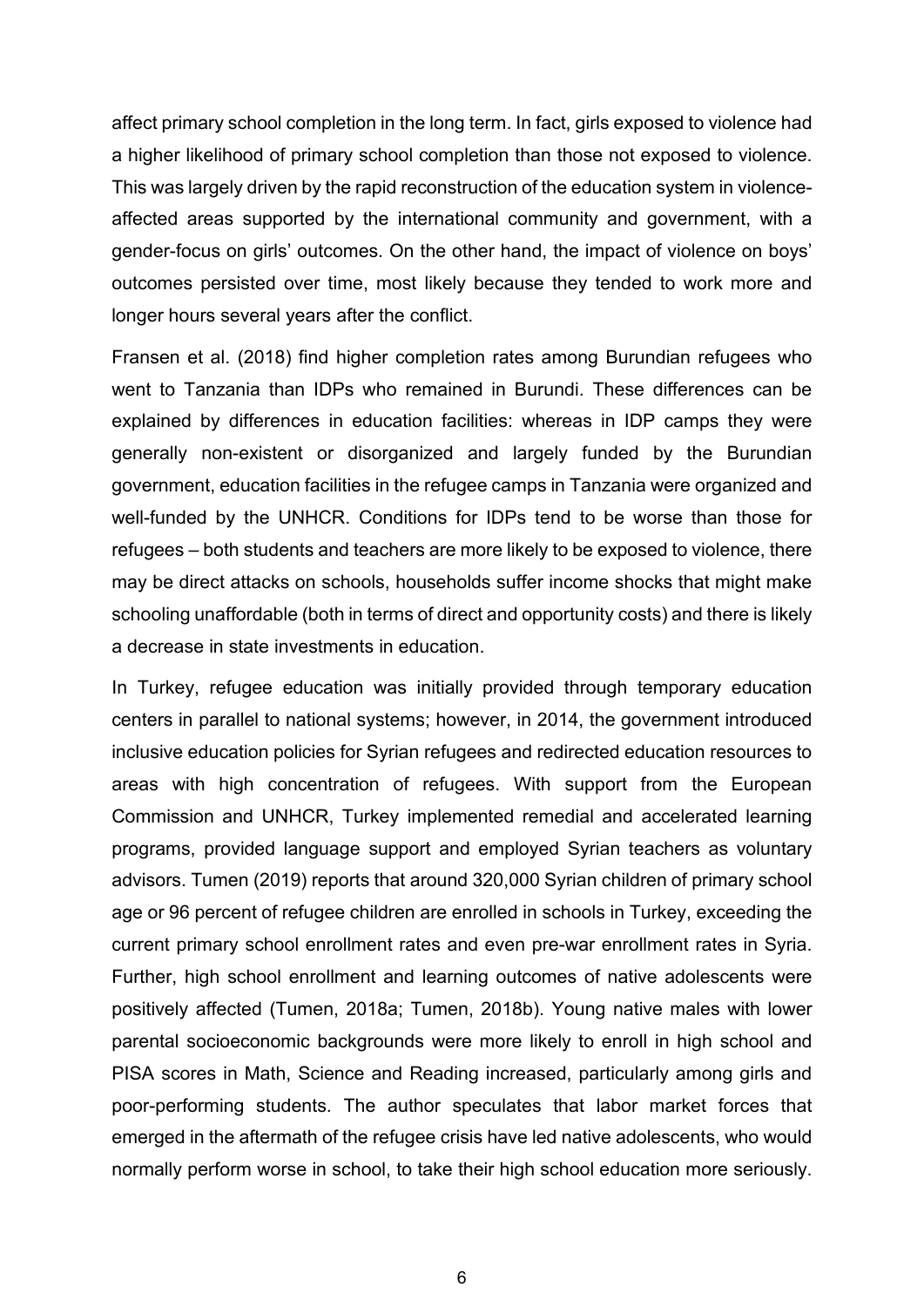Tumen (2019) also finds that native students switch from public to private schools as refugee concentration increases: 1 native child switches from public to private school for every 31.6 refugees in the public schools. Nevertheless, the author highlights that this effect size is smaller than typical estimates in the literature (Betts and Fairlie, 2003; Farre et al., 2018).

Saleh et al. (2019) find no evidence that greater exposure to Syrian refugees affected the attainment of Jordanians. The government added a second, donor-funded shift in high-Syrian areas that mitigated potential over-crowding and thus negative impacts on Jordanian school attainment. In contrast with Turkey, Jordanian labor markets did not experience a crowding-out effect as a result of the influx of low-skill refugee adolescents which may explain why native school attainment did not increase. It is unclear whether the quality of education provision in the second shift was at par with the first shift, but it is indicative that only 5 percent of students enrolled in the second shift were native Jordanians.

Some key policy lessons emerge from varying inclusive education practices analyzed across these papers:

First, comprehensive support to recovery and reconstruction of national education systems can mitigate long-term negative impacts of conflict on IDPs. Conflict and displacement can affect boys and girls differently and it is important to understand these dynamics when designing gender-responsive support. There needs to be greater support from development partners for the inclusion of IDPs within national schools in areas where they are displaced as education provision for IDPs often does not get as much attention as education for refugees.

Second, inclusive education systems can benefit both refugees and host community children. Where education support is provided in parallel to national systems, host community children can end up worse-off than refugees. Inclusive education systems should be supported through social compensation approaches that target high refugee-concentration areas. Further, the evidence on positive externalities for host communities should be disseminated more widely for improved integration and social cohesion.

Finally, where the expansion of national systems necessitates the introduction of a double-shift, greater effort should be made to deliver high quality education in the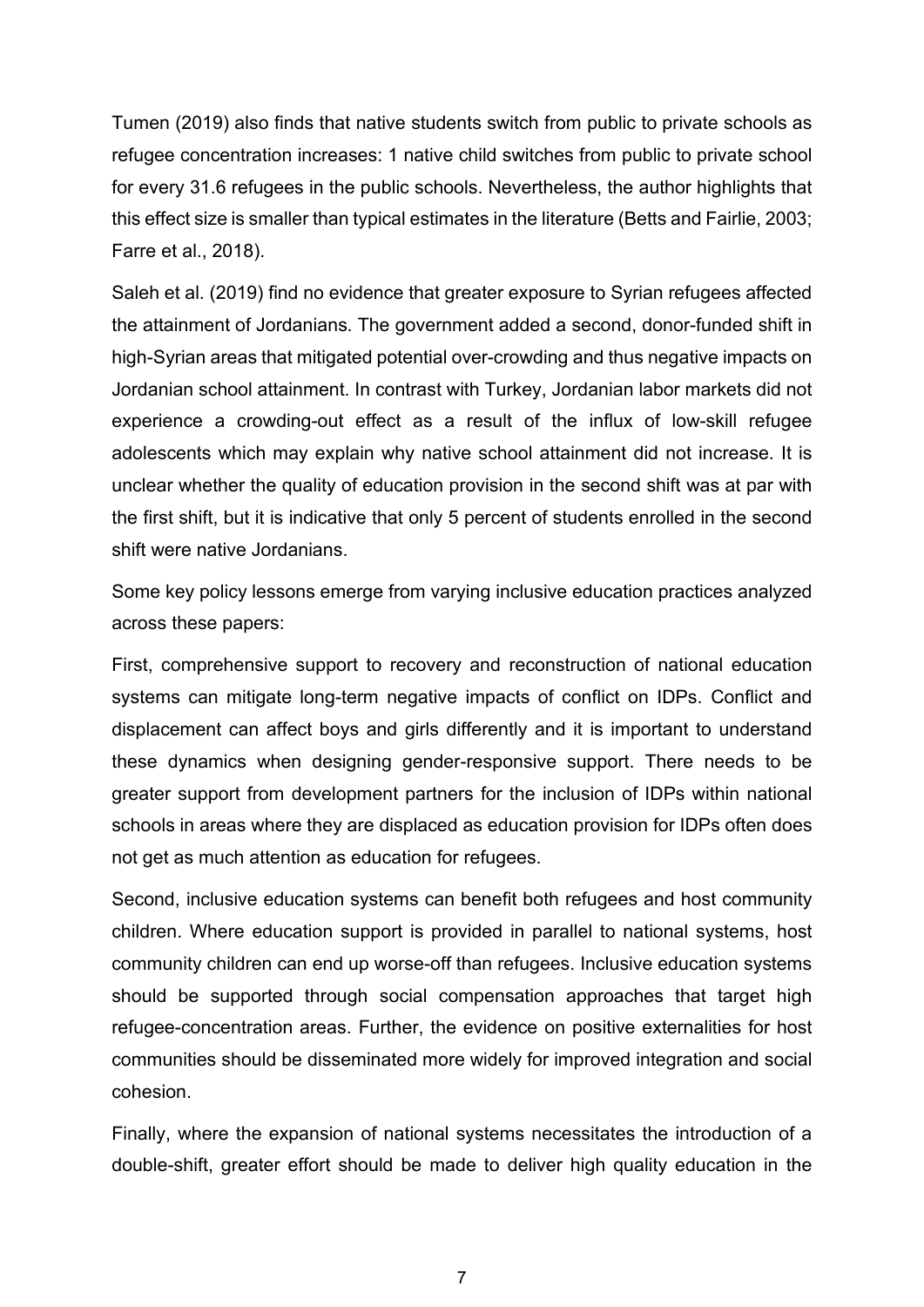second shift that will benefit both refugees and host communities. These investments for refugee education are all the more important since refugees demonstrate a marked shift in preferences, away from material possessions and towards investment in education and transferable human capital, which persists over generations (Becker et al. 2020).

#### <span id="page-8-0"></span>Inclusive Education Systems

National inclusive education systems are increasingly being recognized as a sustainable long-term solution to the refugee education challenge, presenting a marked shift away from education provision through parallel systems. Dryden-Peterson (2019) provides the following reasons for this shift: the protracted nature of conflict and displacement, emphasis on access to quality education, presence of refugees in urban areas living among nationals, need for education to facilitate social cohesion, and persistent shortfall and unpredictability in funding. While global policies and frameworks, including the 1951 Convention Relating to the Status of Refugees, the 2016 New York Declaration for Refugees and Migrants, and the Global Compact for Refugees, enshrine the legal right to education for refugees, there is a substantial gap in the actual provision of such education. This is partly driven by the ratio of refugee children to natives and the capacity of host countries to rapidly expand public education provision, as well as large variations in legal and institutional arrangements.

Crul et al. (2019) provide a qualitative comparative analysis of inclusive education policies in five countries (Sweden, Germany, Greece, Turkey, and Lebanon) that host Syrian refugees. The analysis helps us discern some key ingredients of inclusive education models that are more conducive to integration. The time spent by children from when they enter a host country to when they enroll into formal or non-formal education should be minimized. Refugee-specific education programs like accelerated, remedial or catch-up learning, language support and psychosocial support can help ease their transition into national public systems. Education provision for refugees should follow the host country curriculum so refugees can benefit from existing teaching and learning resources and have their education efforts recognized and accredited. This is especially important since most crises are protracted and return to the country of origin is not safe or viable (the Burundian refugees in Tanzania described earlier being an exception). Introduction of double-shift systems may be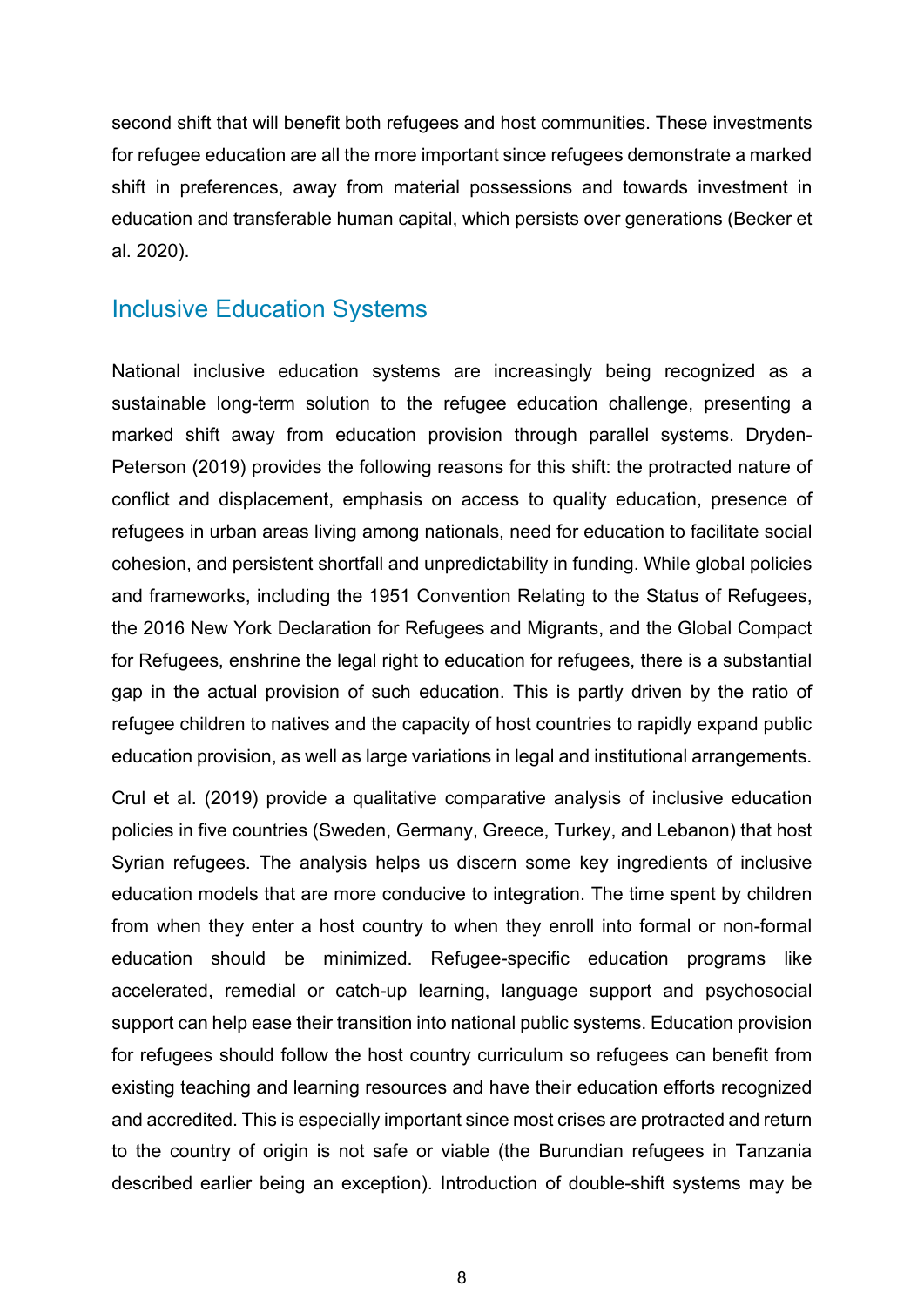necessary in some contexts but segregation of refugee children from native children is not. Integrated classes are important to promote social cohesion and peacebuilding. Support to secondary and technical education attainment and improved access to labor markets can also help improve completion rates in basic education and improve skills and knowledge of the forcibly displaced that are key to future solutions.

Further evidence is required on refugee education interventions to better inform effective inclusive policies. In addition, it is important to understand how these programs can be mainstreamed and scaled-up through national systems beyond donor support. For instance, accelerated learning programs (ALPs) that condense a few years of schooling into an accelerated timeframe are especially important for children whose education has been interrupted by conflict or crisis. ALPs are provided in several countries, but largely through donors including UNHCR, UNICEF, UNESCO, Save the Children, NRC, War Child Holland, etc. Burde et al. (2019) show that the ALP had large and positive impacts on school enrollment and learning outcomes in Afghanistan, but importantly also study the impact of integrating the ALP into national education systems by transferring implementation to village-level institutions. They find that improvements in learning outcomes and school enrollment were only marginally smaller compared to delivery by international NGOs, but considerably more cost-effective. The adoption of ALPs within national education systems requires wellcoordinated support and capacity building within national, provincial, and district government authorities, which can be supported through initial start-up funding. This research also highlights the importance of robust impact evaluations including costbenefit analyses to inform policies and implementation modalities.

Where education systems are stretched and reaching all IDP or refugee children would require a massive expansion of public systems, education technology can enhance the quality and effectiveness of teaching. However, evidence around education technology is scarce and mixed. Brown et al. (2020) find significant positive effects from a digital game-based learning program (Can't Wait to Learn, CWTL) on math competency, Arabic literacy competency and psychosocial wellbeing among children in Sudan, compared to the state-provided education program for out-of-school children. However, the CWTL program did not show positive effects for in-school children in Jordan (de Hoop et al., 2019). Menashy and Zakharia (2020) caution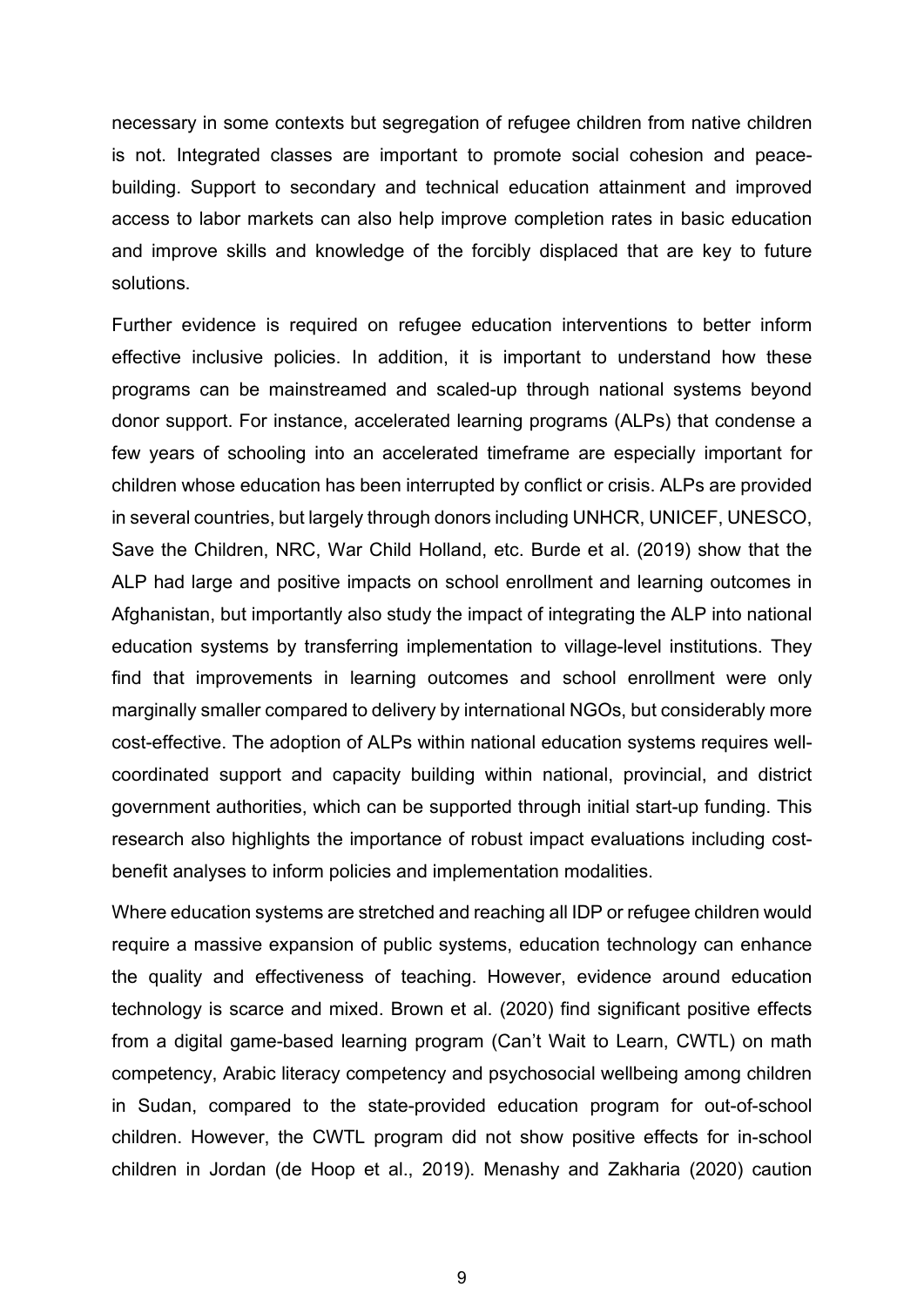against the use of technology interventions as a panacea for refugee education. Further evidence is required in this area as impact is highly dependent on many programmatic and contextual factors; yet some critical lessons emerge from this literature: education technology should be guided by a clear purpose and focus on educational objectives; content needs to be highly contextualized and aligned to local curriculums; materials should be accessible offline and with intermittent access to electricity; and national education officers and facilitators need to be well trained.

#### <span id="page-10-0"></span>Way Forward

While this Digest reviews high-quality robust evidence on the impacts of forced displacement on education, it is important to highlight critical gaps and the need to strengthen the evidence base on what works. Quality and timely data on education enrolment and the barriers facing the forcibly displaced is critical to assess the impact of forced displacement on IDPs, refugees and host communities. Quality and timely data is also important to support effective response policies for displaced populations, to track their progress, to improve the targeting of limited resources, and to advocate for additional resources and strengthened responsibility sharing. As countries move towards more inclusive national education systems, there is an urgent need to increase the resources (both financial and technical) dedicated to research on longterm, durable solutions. Finally, the COVID-19 pandemic has led to the adoption of education technology in many countries, and the resulting reliance on internet connectivity and availability of hardware has exacerbated learning inequalities, particularly for the forcibly displaced and their host communities. At the same time, the dramatic increase in the use of education technology should not be rolled back completely post-pandemic. Instead, this should be seen as an opportunity to learn how to use education technology more effectively in conflict settings.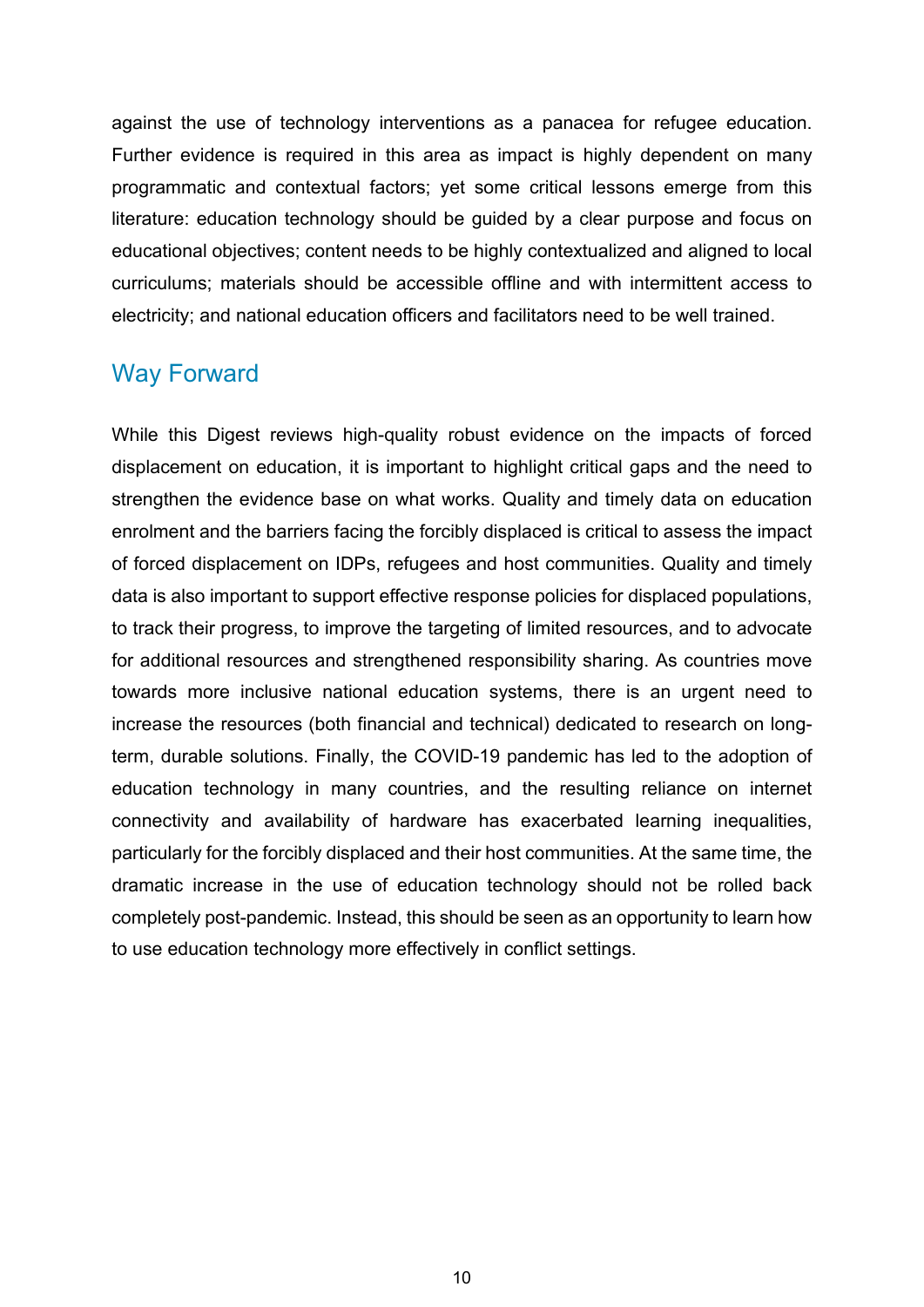## <span id="page-11-0"></span>**P ART II**

# <span id="page-11-1"></span>**Summaries of Select Academic Articles [\\*](#page-11-3)**

#### <span id="page-11-2"></span>The impact of refugee experiences on education: evidence from Burundi

*Sonja Fransen, Carlos Vargas-Silva, and Melissa Siegel Journal of Development and Migration,* Volume 8, Issue 6 (2018) *<https://doi.org/10.1186/s40176-017-0112-4>*

The 1993-2005 civil war in Burundi led to the displacement of an estimated 700,000 refugees, most of whom settled in refugee camps in northwestern Tanzania. The majority of the refugees returned to Burundi after the war. This paper **examines differences in educational outcomes between returned refugees and Burundians who never left the country during the 1993-2005 civil war**. Given the low levels of educational attainment in Burundi, the authors examine differences in primary school completion rates.

The analysis is based on a nationally representative survey (covering 1,500 households in 100 communities) conducted 15 years after the signing of the peace agreement in Burundi and after the return of most refugees to the country, enabling the analysis of longer-term effects of forced displacement on educational outcomes. The analysis also draws on data from the Kagera Health and Development Survey

<span id="page-11-3"></span><sup>∗</sup> The JDC Quarterly Digest provides summaries of published research to encourage the exchange of ideas on topics related to forced displacement. The findings, interpretations and conclusions expressed in the literature included in this review are entirely those of their authors and do not necessarily represent the views of the Joint Data Center, UNHCR, the World Bank, the Executive Directors of the World Bank or the governments they represent. For convenience, the Digest contains links to websites operated by third parties. The Joint Data Center and its affiliate organizations do not represent or endorse these sites or the content, services and products they may offer, and do not guarantee the accuracy or reliability of any information, data, opinions, advice or statements provided on these sites.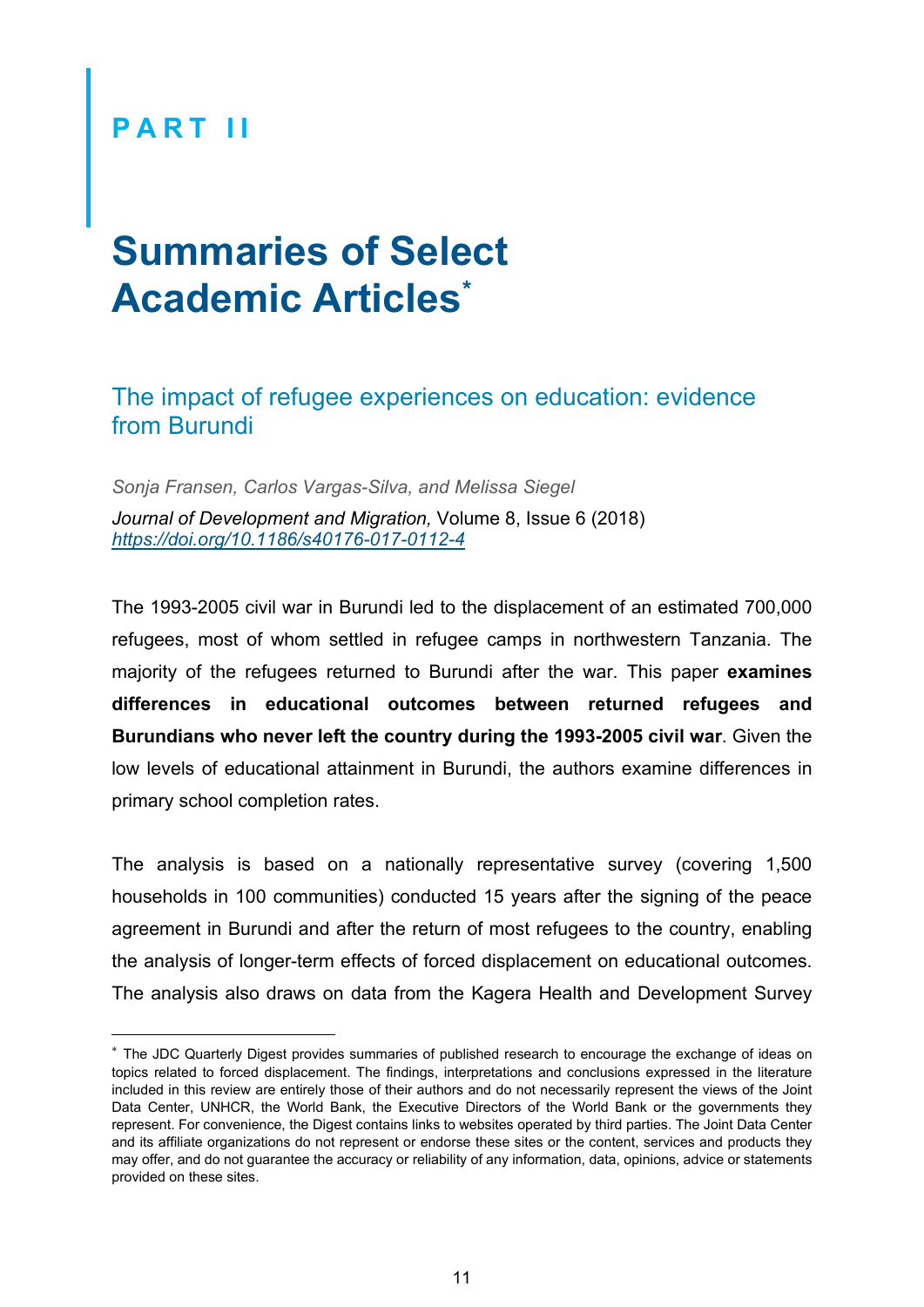(KHDS) to compare the primary school completion rates of Burundian refugees with those of host communities in Tanzania.

Controlling for pre-war characteristics of refugee households, the authors find that **former refugees who returned to Burundi had better educational outcomes than their contemporaries who never left the country** (including those who were never displaced and those who were displaced internally).

Specifically:

- Returned refugees were 16 to 28 percentage points more likely to have finished primary school than their contemporaries who never left the country. However, the average primary school completion rate for returned refugees was still low (37 percent).
- An additional year spent as a refugee while of school age is associated with a 4 to 6 percentage point increase in the likelihood of finishing primary school.
- There is suggestive evidence that returnees were also better off than their hosts in the Kagera region of Tanzania (28 percent of whom finished primary school), most likely due to the better quality of education offered in schools established for refugees.

These **results are likely to reflect the better educational opportunities afforded to refugee children in Tanzania**. Children who were of primary school age during the civil war, and who were displaced to refugee camps in Tanzania, had better access to UNHCR-funded schools. An estimated 90 percent of primary school age children who arrived in Tanzania after 1993 were enrolled in school in 2000. Even though returned refugees had better educational outcomes than their contemporaries who had never left Burundi, their average primary school completion rate was still very low (37 percent), with implications for their future labor market outcomes.

In contrast, children who were internally displaced in Burundi often found themselves in camps for the internally displaced, which frequently did not have educational facilities. At least half of school-aged internally displaced children did not attend school. Children who remained in their communities of origin would have suffered the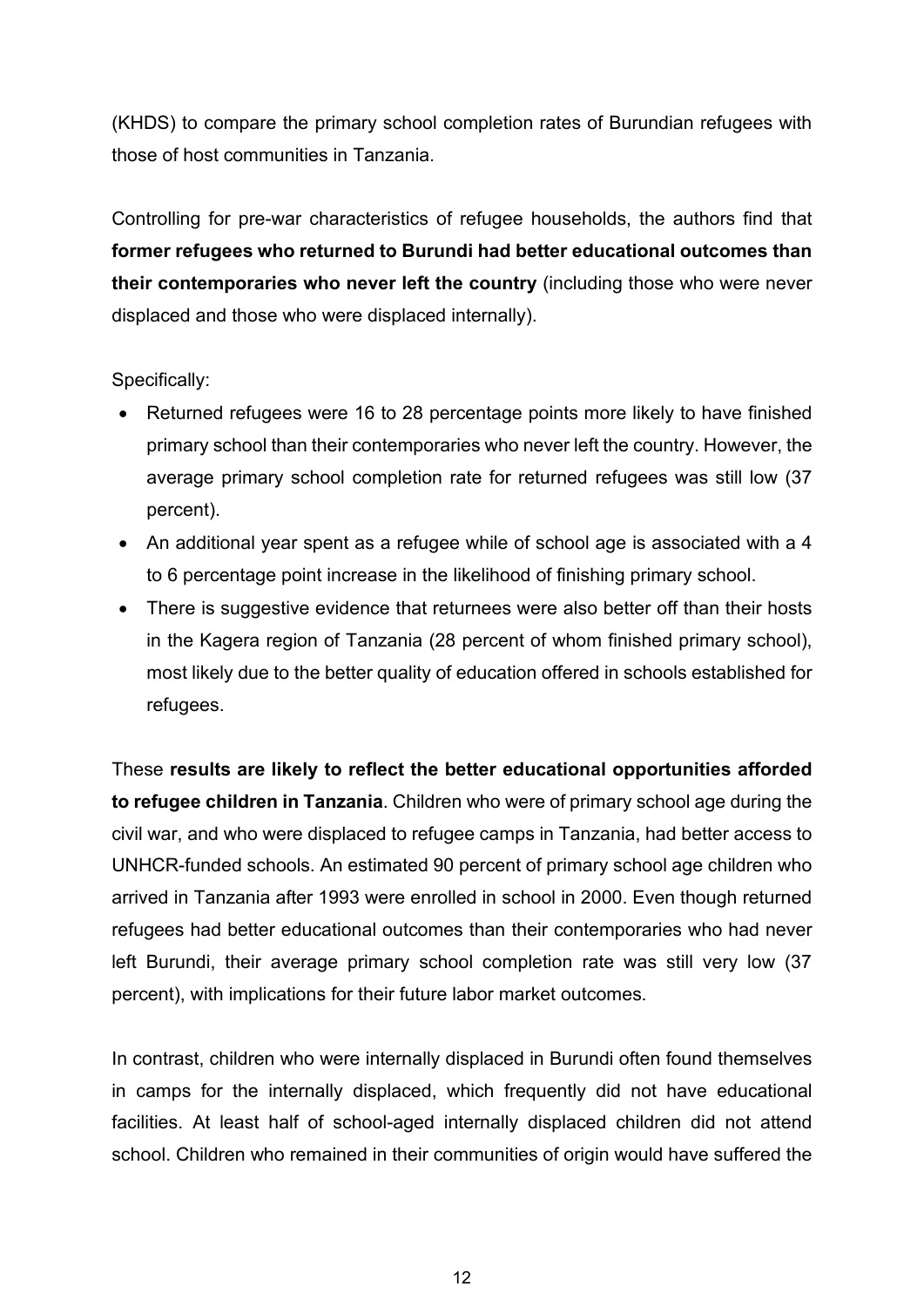adverse effects of conflict on schooling (for example, due to the destruction of schools, killing and exodus of teachers, recruitment of child soldiers, household income shocks, higher levels of insecurity, and decreases in government spending on education).

The authors conclude that children who stay behind when conflict erupts suffer serious gaps in their education, and they advocate for educational support programs that enable these children to catch up with those who are not affected by conflict.

#### <span id="page-13-0"></span>Short- and Long-Term Impact of Violence on Education: The Case of Timor Leste

#### *Patricia Justino, Marinella Leone, and Paola Salardi*

*The World Bank Economic Review*, Volume 28, Issue 2 (2013), Pages 320-353 *<https://doi.org/10.1093/wber/lht007>*

This paper **analyzes the impact of conflict and forced displacement on educational outcomes in Timor Leste**, focusing on the last wave of violence in 1999 during the withdrawal of Indonesian troops from the territory. The authors examine the short-term impact of the 1999 violence on school attendance in 2001 and its longerterm impact on primary school completion rates of the same cohorts of children when observed again in 2007. The authors compare the longer-term educational impact of the 1999 violence with the impact of other periods of high-intensity violence (1975- 1979 and 1983) during the 25 years of Indonesian occupation and with the overall average educational impact of the conflict. Since most individuals in Timor Leste (approximately 65 percent) have at most only primary school education, the authors focus on primary school outcomes. Two channels of exposure to violence are considered: (a) individuals belonging to households who were displaced due to the 1999 violence; and (b) individuals belonging to households that reported homes completely destroyed due to the 1999 violence.

The analysis relies on data drawn from two nationally representative household surveys collected in 2001 and 2007. The authors also exploit data on the number of killings collected in the Human Rights Violations Database to identify districts and years that experienced high intensities of violence. The number of killings largely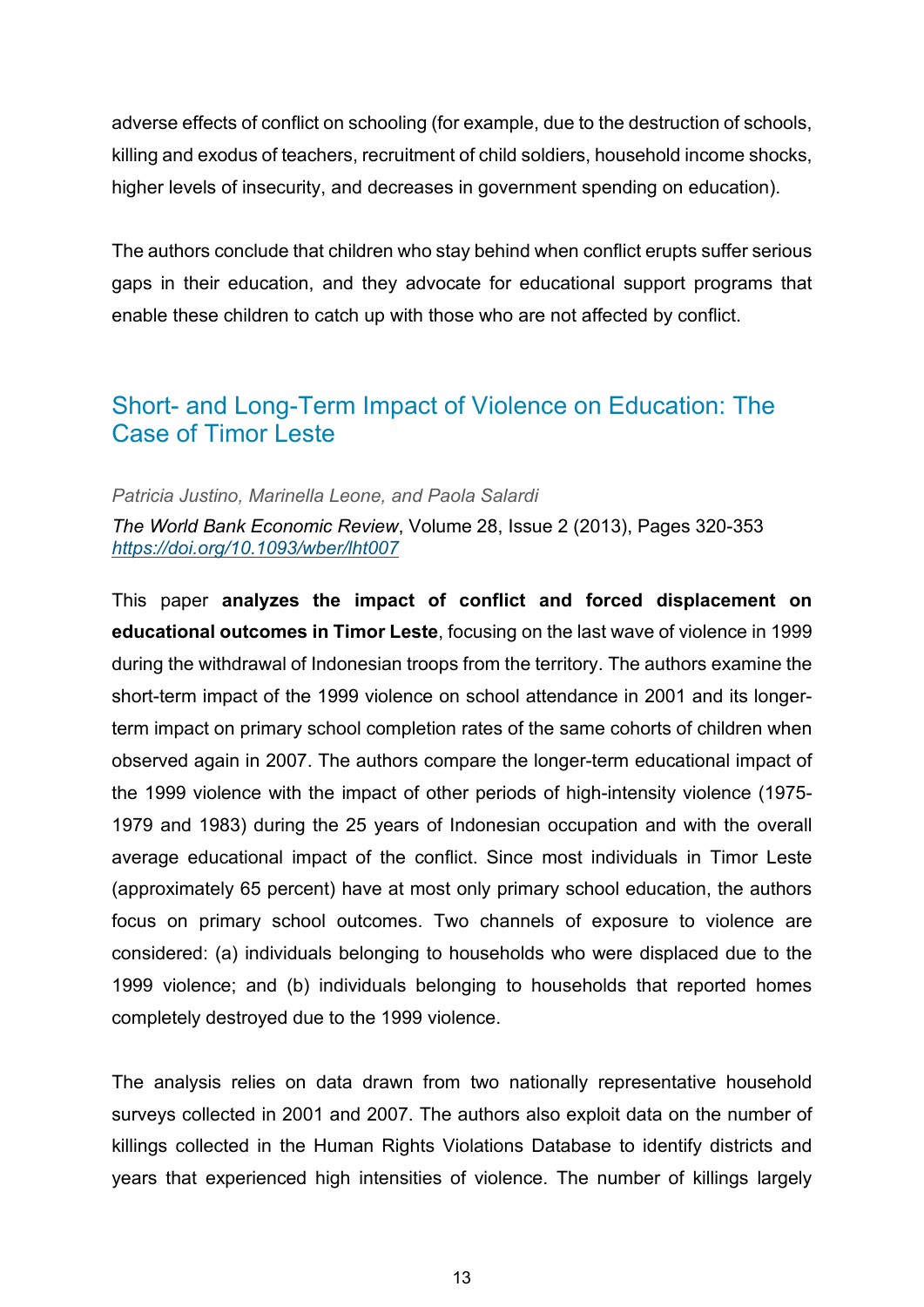corresponds to the movements of the Indonesian military operations, and also proxies for the destruction of homes and infrastructure and the displacement of people during the 1999 wave of violence.

In line with the existing literature on the effects of violent conflict on educational outcomes, the authors find that the conflict in Timor Leste led to considerable adverse impacts on educational outcomes, particularly among boys exposed to violence and forced displacement.

Specifically:

- **Overall, displacement during the 1999 wave of violence had an adverse impact on school attendance in the 2000/01 academic year**. Primary school attendance rates for children affected by displacement alone were 8.5 percentage points lower on average, with stronger effects for boys. Children affected by both displacement and destruction of homes experienced a reduction in school attendance of 13.3 percentage points on average, with girls being more severely affected. The effects were larger for younger children.
	- **In the longer term, the 1999 wave of violence led to persistent negative effects on primary school attendance and completion rates among boys**. Boys exposed to the 1999 violence during their primary school years were 18.3 percentage points less likely to have completed primary school in 2007 relative to boys who were not exposed to violence. Among girls, however, there was a rapid recovery in educational outcomes. Girls exposed to the 1999 violence were 10.4 percentage points more likely to have completed primary school in 2007.
	- **High intensity violence in the 1970s and 1980s also led to persistent negative effects on primary school attendance and completion rates among boys**. Boys exposed to violence were, on average, 5.6 percentage points less likely to complete primary school. Boys attending the last three years of primary school (grades four to six) during the violence were most affected. There was no significant effect found for girls.
	- **Overall, boys exposed to violence in any period were, on average, 7.4 percentage points less likely to complete primary school in 2007 than those less exposed to violence**. This represents a 10 percent decrease in the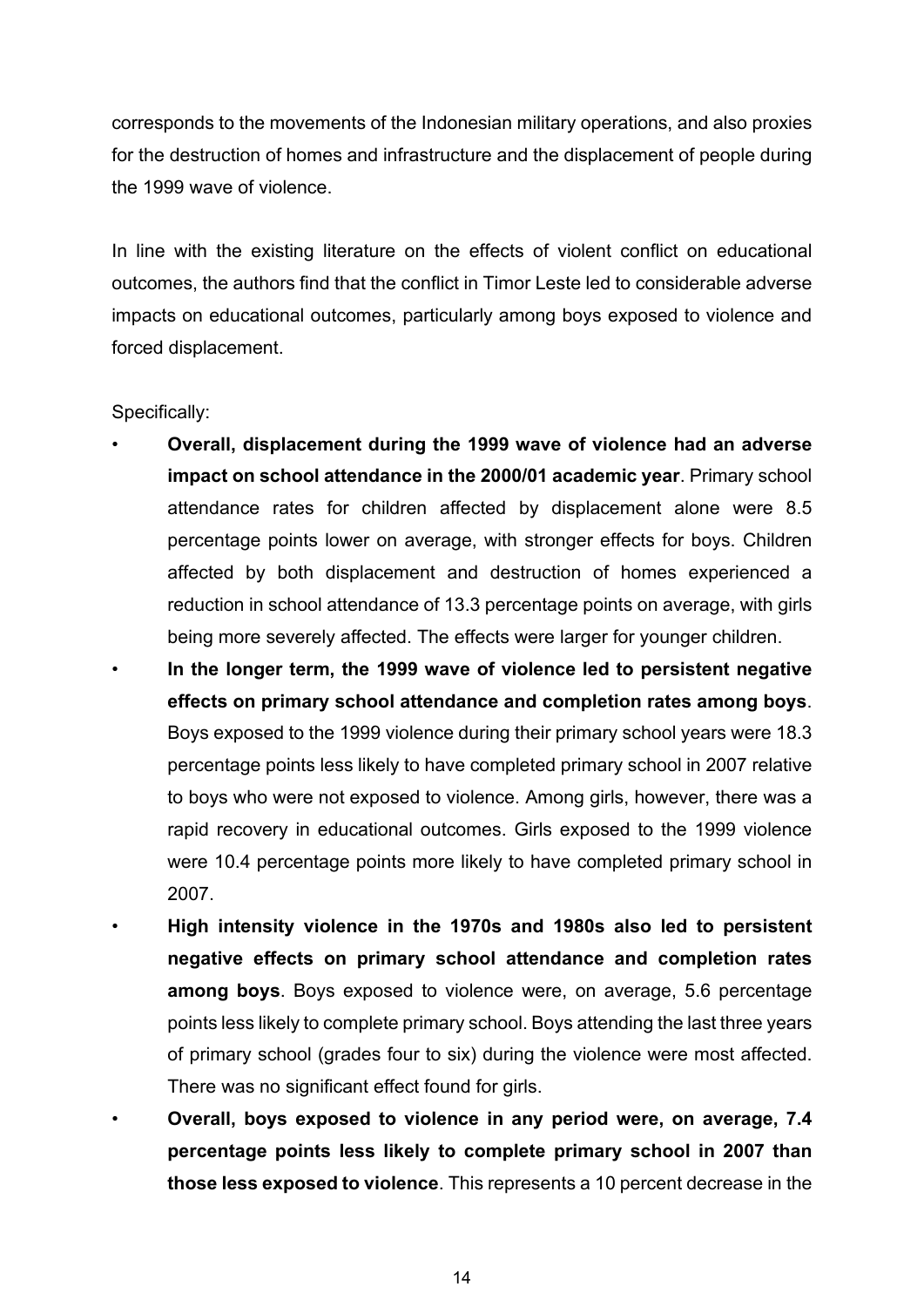probability of primary school completion for boys. The effect is stronger among boys during the last three years of primary school. The overall effect on girls is positive (most likely driven by the 1999 effects), corresponding to an 8.5 percent increase in the likelihood of primary school completion.

On average, the wave of violence in 1999 resulted in immediate hardships for the education of boys and girls. Girls, however, recovered from the negative consequences of the 1999 violence in the medium-term. By 2007, girls affected by the conflict had a higher chance of completing primary school than girls who were not exposed to the violence. While the authors find no effect of the earlier peaks of violence on girls' primary school completion rates, they find a positive and statistically significant effect (at 10 percent) of the entire conflict on girls' primary school completion rates. The authors suggest that the post-conflict reconstruction of the education system in conflict-affected areas had positive impacts on the educational outcomes of girls exposed to violence, possibly because of a strong consideration of gender concerns in UN education programs in Timor Leste.

In contrast, boys exposed to the wave of violence in 1999 had a much lower probability of having completed primary school by 2007 relative to boys unaffected by the violence. Earlier peaks of violence as well as the entire conflict had similar negative effects on the educational outcomes of boys, particularly among boys attending the last grades of primary school. Evidence suggests that household economic needs may have resulted in boys dropping out of school, which may explain the negative impact of the conflict on boys' education. It is also possible that a small number of young boys may have dropped out of school to join armed groups.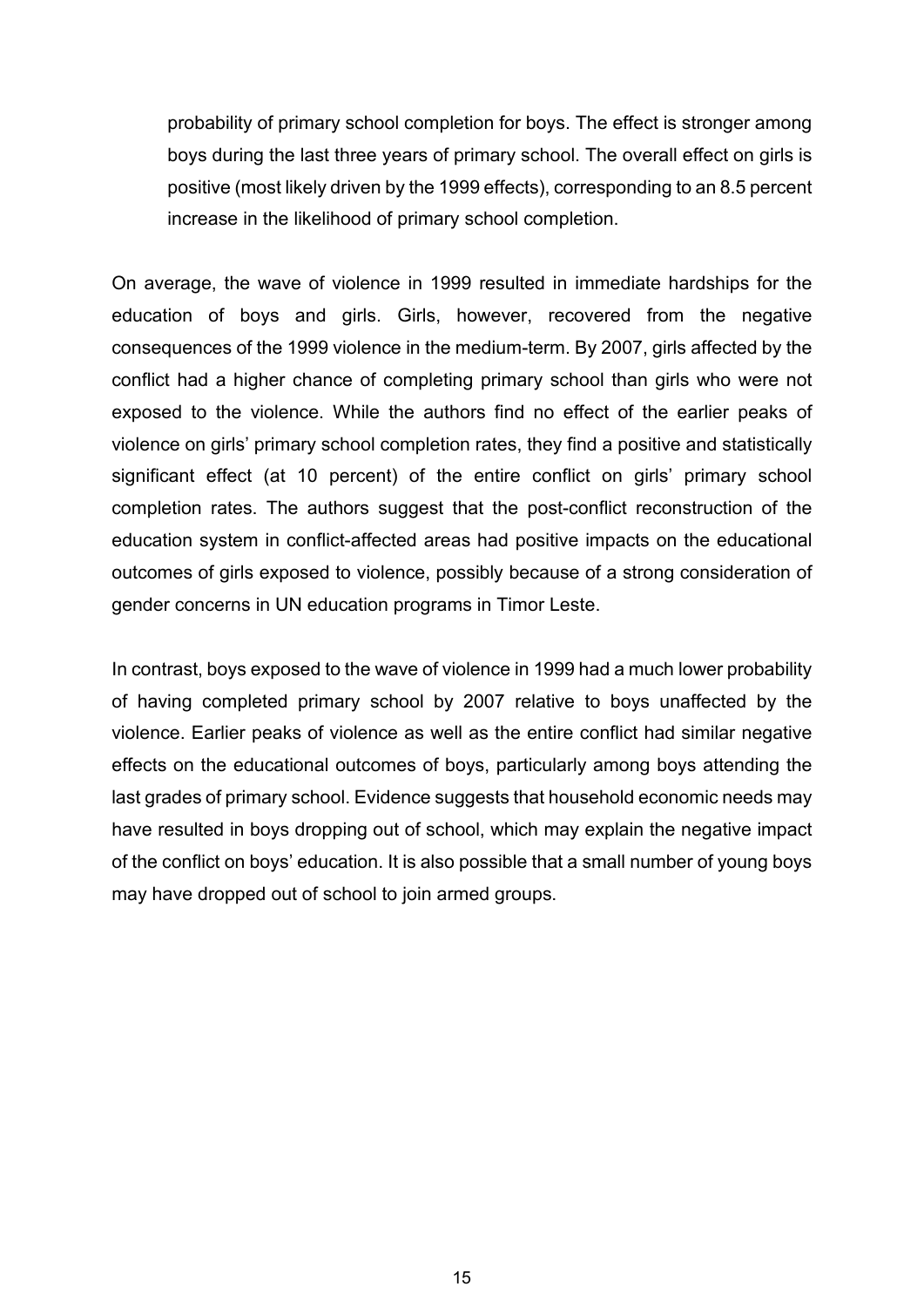#### <span id="page-16-0"></span>Are Refugee Children Learning? Early Grade Literacy in a Refugee Camp in Kenya

*Benjamin Piper, Sarah Dryden-Peterson, Vidur Chopra, Celia Reddick, and Arbogast Oyanga Journal on Education in Emergencies*, Volume 5, Issue 2 (2020), Pages 71-107 *https://doi.org/10.33682/f1wr-yk6y*

This paper **examines factors associated with learning outcomes for children in Kakuma refugee camp, situated in northwestern Turkana County in Kenya**. The authors document early literacy outcomes for children in lower primary schools in the refugee camp and explore the specific characteristics of refugee children and their settings (including country of origin, language of instruction, and the children's expectations for their future) that are associated with learning outcomes. They also compare the learning outcomes of refugee children with those of Kenyan nationals outside the camps, with particular reference to host community children in Turkana County, which was ranked 45th out of 47 Kenyan counties in primary learning outcomes.

The analysis is based on a novel dataset consisting of the results of the Early Grade Reading Assessment (EGRA) for 732 children in lower primary classes (grades 1-3) representing all 21 schools in Kakuma refugee camp with lower primary classes, as well as two schools in the adjacent Kalobeyei refugee settlement. All schools follow the Kenyan curriculum, have both Kenyan and refugee teachers, and teach in English and Kiswahili. Nearly half (42 percent) of the assessed children were from South Sudan, 17 percent from Sudan, 9 percent from DRC, and 9 percent were from Somalia, with smaller proportions from other countries (e.g. Burundi and Eritrea).

Main results:

• **Learning outcomes for refugee children in Kakuma were exceedingly low**, much worse than their counterparts in the rest of Kenya and **even lower than those of disadvantaged host community children in Turkana County**.

• Literacy outcomes differed among refugee children, depending on: (a) their country of origin; (b) language of instruction used at their school; (c) languages spoken at home; and (d) children's expectations of a return to their country of origin. Somali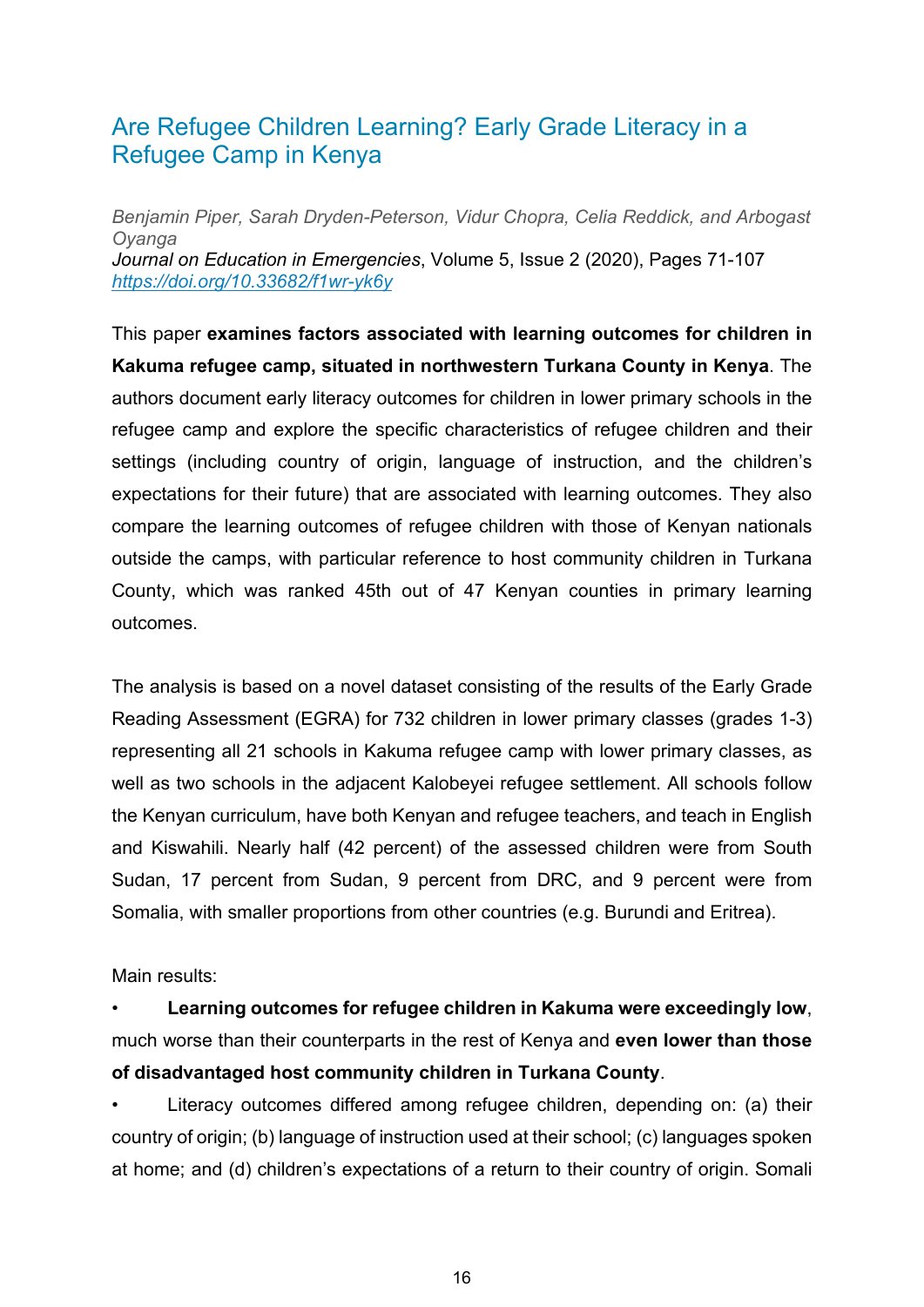refugees scored higher and South Sudanese refugees scored lower, possibly reflecting their length of stay in Kenya and varying exposure to education in Kenya and/or to English. The results are also suggestive, but not conclusive, that **refugees' expectations for the future shape early literacy learning**. Refugee children who expected to remain in Kakuma for the following three years read less fluently in English, even though one might expect them to be more likely to invest in English language skills. Those who expected to return to their country of origin in ten years also read less fluently in English.

• The authors argue that their findings point to the **urgent need to invest heavily in improving learning outcomes among refugee children**, rather than focusing solely on their access to education. They suggest that two factors exacerbate the extremely poor learning outcomes for refugee children in Kakuma: (1) their differentiated learning needs, which may not be met entirely by the national education system; and (2) their marginalization. The findings suggest that **a better understanding of students' educational histories, their parents' educational histories, and their sources of exposure to the languages of instruction, could usefully inform policy responses** and appropriate instructional practices for students from different countries of origin. Additionally, the marginalization of refugees and host communities requires consideration of (and further research into) individuallevel factors (poverty, family literacy) and school-level factors (teacher pedagogy, school environment) that contribute to learning outcomes.

#### <span id="page-17-0"></span>Is the Education of Local Children Influenced by Living near a Refugee Camp? Evidence from Host Communities in Rwanda

*Özge Bilgili, Craig Loschmann, Sonja Fransen, and Melissa Siegel International Migration,* Volume 57, Issue 4 (2019), Pages 291-309 *<https://doi.org/10.1111/imig.12541>*

This **paper examines the effects of the presence of Congolese refugees in Rwanda on access to schools and educational outcomes for host community children**. The majority of the nearly 75,000 Congolese refugees in Rwanda (UNHCR, 2017) have been in protracted displacement since the mid-1990s. The Rwandan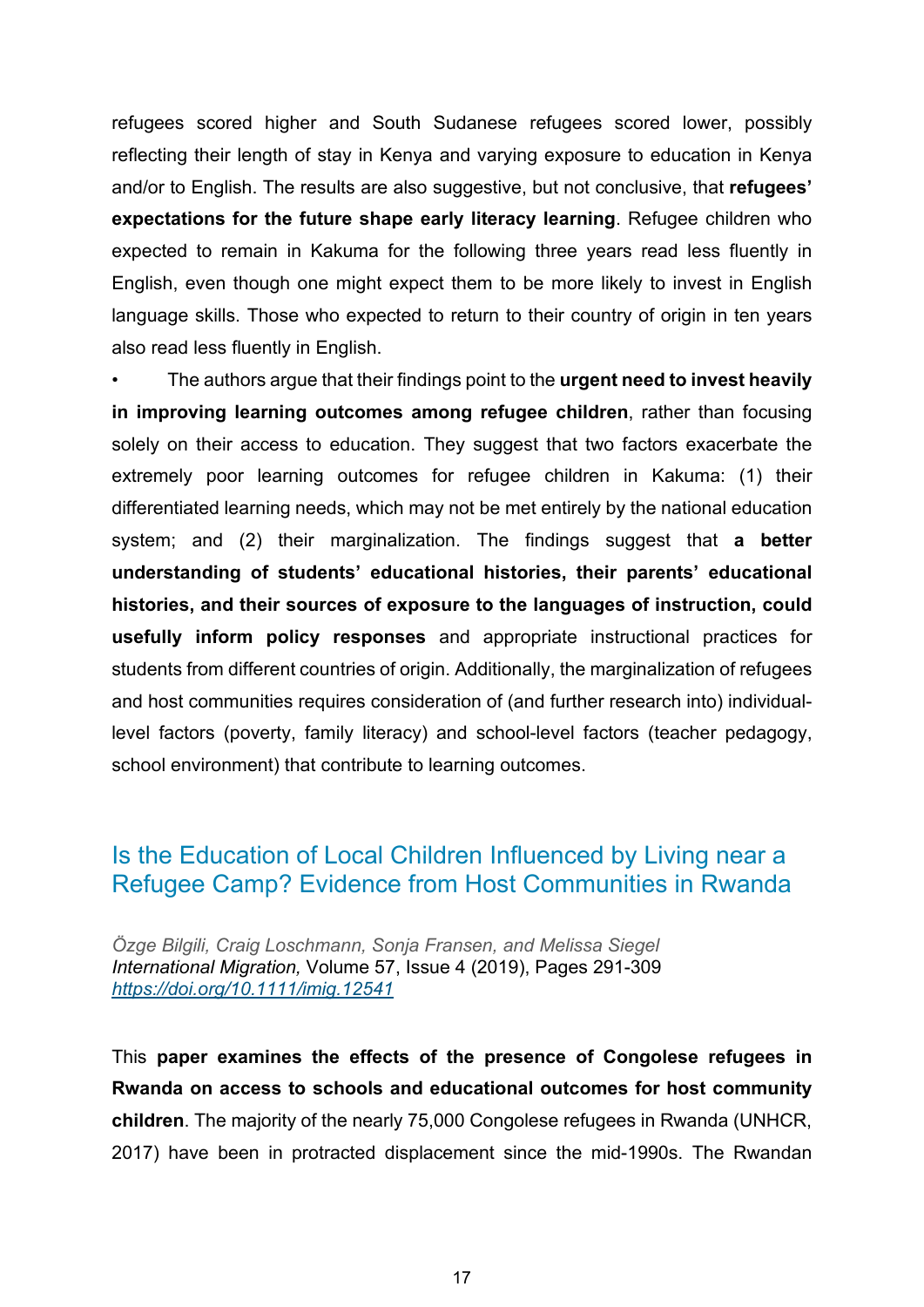government's policy is to integrate refugees into local schools (where possible) and strengthen facilities by building classrooms, and providing additional teachers and materials.

The analysis draws on household survey data, community surveys and focus group discussions covering host communities in the vicinity of the three largest refugee camps in Rwanda: Gihembe, Kigeme and Kiziba. The analysis relies on a comparison between host community members residing closer to (less than 10 km) and further away from (greater than 20 km) the camps.

Main findings:

• **Children living within 10 km of a refugee camp are significantly more likely to attend school**, compared with children living further away. 71 percent of all children 18 years or younger residing within 10 km of a camp regularly attend school, compared to 61 percent of the children living further than 20 km from a camp.

• **Children living within 10 km of a refugee camp that has more integration of refugee students in surrounding local schools** (Gihembe and Kigeme) **are significantly more likely to benefit from school feeding programs**, compared to children living further away. Only about four percent of the children within communities outside 20 km of the nearest refugee camp are provided food assistance at school compared to 23 percent of the children located within 10 km of a camp.

• **Children within 10 km of a refugee camp have better educational outcomes**—on average they have completed more years of schooling and are more likely to have completed primary school—however other factors may explain these outcomes, e.g. increased investments in public education and/or overall economic development in the country.

• **Locals residing closer to the camps have mostly positive views on the effects of refugees on local education**. Respondents particularly emphasized government's investments in education in areas surrounding the camp.

The authors conclude that **the presence of Congolese refugees has an overall positive impact on the education of children living in areas surrounding the refugee camps**. These positive effects are attributed to the integrated approach to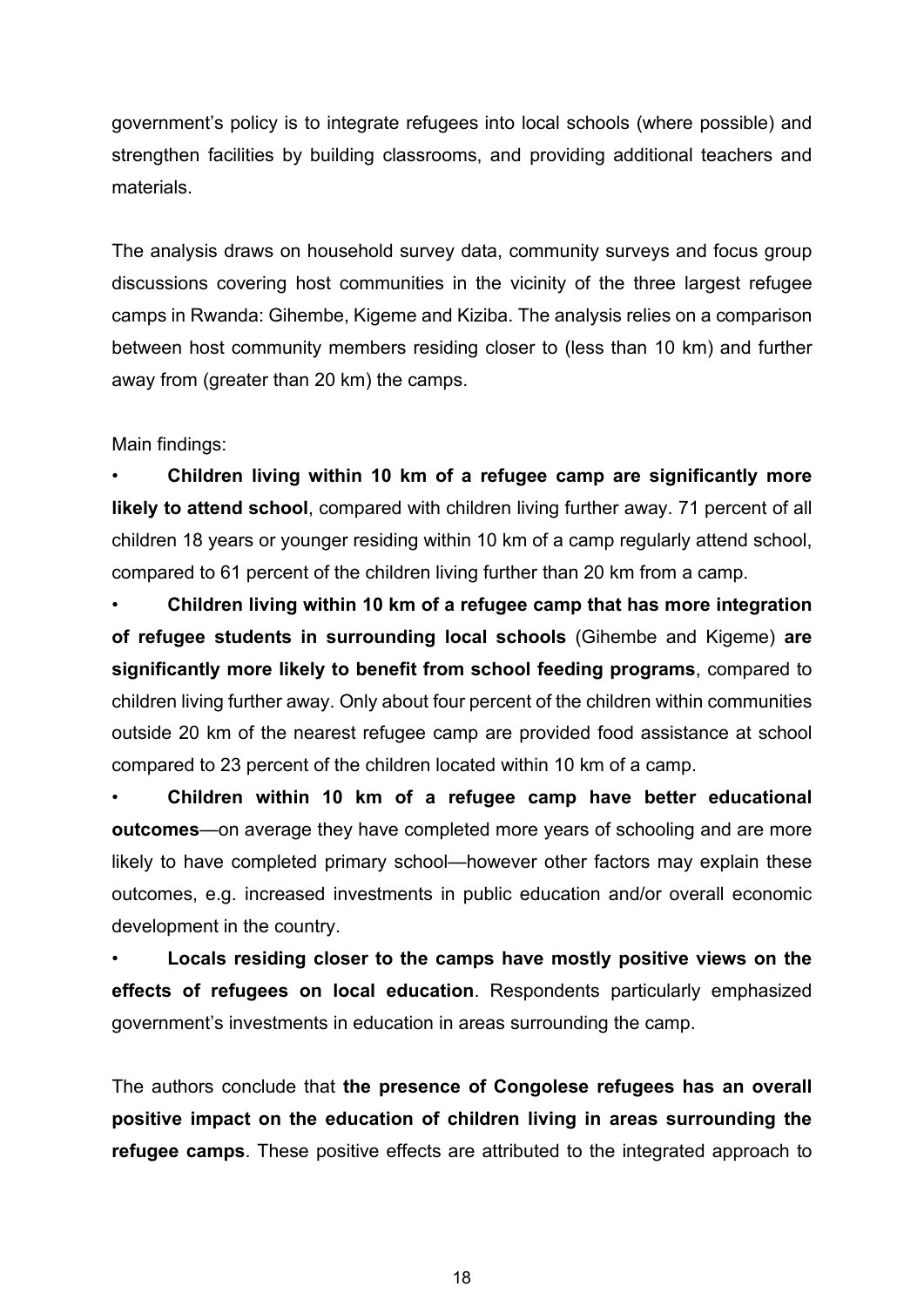education pursued by the Rwandan government coupled with increased national spending on education.

#### <span id="page-19-0"></span>Refugees and 'Native Flight' from Public to Private Schools

*Semih Tumen Economics Letters,* Volume 181 (2019), Pages 154-159 *<https://doi.org/10.1016/j.econlet.2019.05.030>*

This paper exploits the large-scale arrival of Syrian refugees into Turkey after 2012 to **estimate the impact of refugees on public-private school choice of natives in Turkey**. As of the 2017/18 academic year, there were an estimated 970,000 schoolage refugee children, 63 percent of whom were enrolled in school. An estimated 320,000 refugee children were of primary school age, 96 percent of whom were enrolled in school. Almost all refugee children in education attended public schools in Turkey.

The analysis is based on province-level school enrollment data covering the period between the 2010/11 and 2015/16 academic years. The author bases his empirical strategy on the variation in the intensity of the refugee presence across years and provinces. Moreover, an instrumental variable approach is employed to address the possibility of a non-random sorting of refugees in regions with better economic opportunities.

The author finds that **Turkish children switch from public to private primary schools in response to increased Syrian-refugee concentration in their province of residence**, although the effect is weaker than estimates in the related literature on the effects of immigrant children enrolled in public schools (for example Betts and Fairlie (2003) find that for every 4 immigrant children enrolled in public secondary schools in the United States, 1 native child switches to private education). A ten percentage-point increase in refugee-to-population ratio at the province level generates, on average, a 0.12 percentage-point increase in private primary school enrollment. This roughly corresponds to one native child switching to private education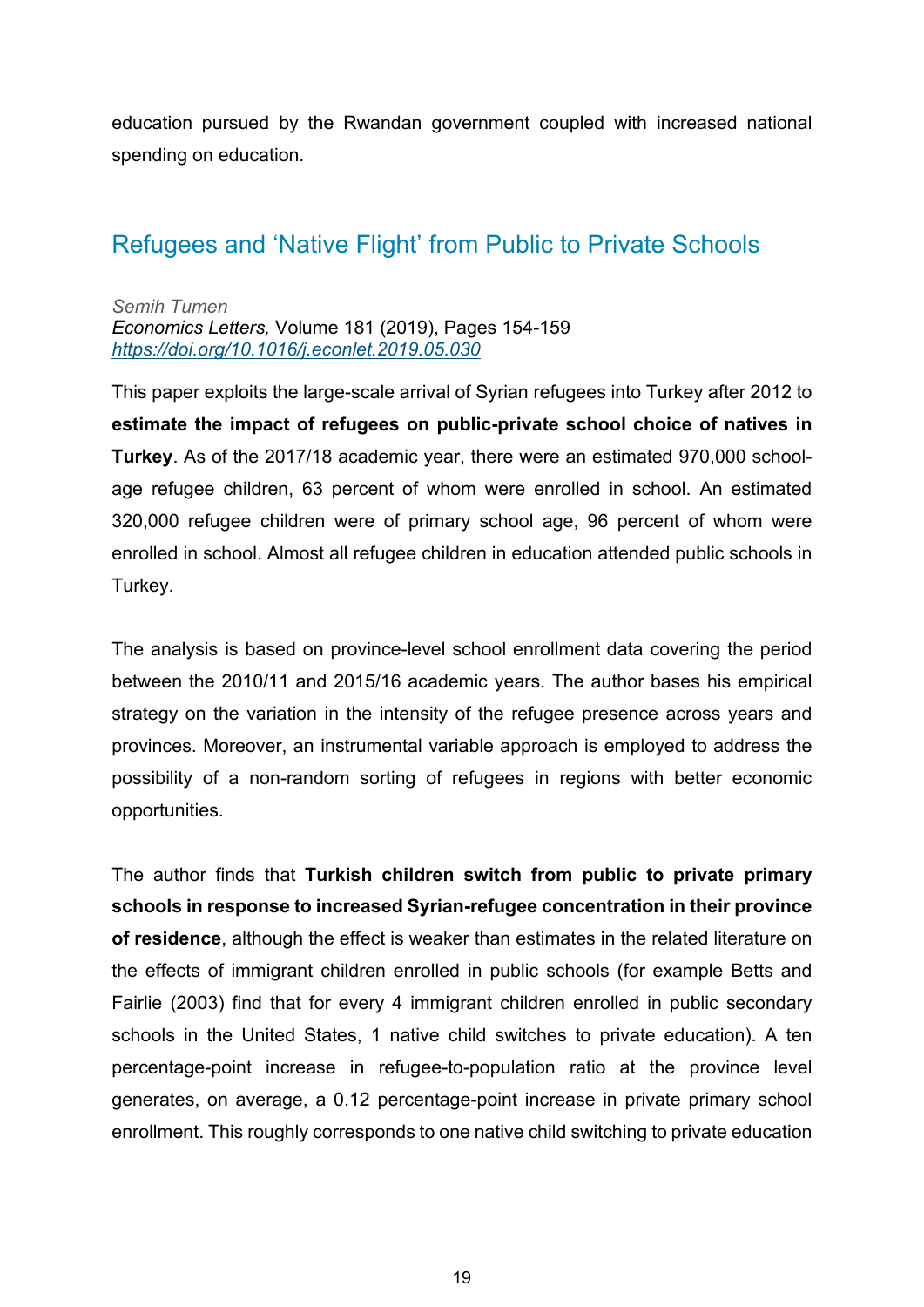for every 31.6 refugee children enrolled in public schools. The response is slightly larger among males relative to females.

The author suggests several possible reasons for this weaker estimate of native flight: (a) Syrian refugees in Turkey generally settle together in segregated neighborhoods and their children go to public schools located around those neighborhoods, so natives have an option to switch to other public schools with fewer refugee students, especially in large cities; (b) the cost of private school tuition fees given the relatively fragile labor market conditions in Turkey and high frequency of aggregate shocks; (c) the small number of private schools, mostly located in rich urban neighborhoods; and (d) government efforts to sustain the quality and capacity of public education in response to the refugee in influx, e.g. through language support to refugee children, and the deployment of Syrian teachers to regions with high refugee concentrations to act as voluntary advisers.

#### <span id="page-20-0"></span>How the different policies and school systems affect the inclusion of Syrian refugee children in Sweden, Germany, Greece, Lebanon and Turkey

*Maurice Crul, Frans Lelie, Özge Biner, Nihad Bunar, Elif Keskiner, Ifigenia Kokkali, Jens Schneider, and Maha Shuayb Comparative Migration Studies,* Volume 7 (2019), Article 10 *<https://doi.org/10.1186/s40878-018-0110-6>*

This article **compares how Syrian refugee children are included, or not included, in the educational systems in two Northern European countries (Sweden and Germany), one South European country (Greece) and two neighboring countries of Syria (Turkey and Lebanon)**. These five countries have very different institutional arrangements that influence the educational opportunities of refugee children, ranging from a completely parallel school system in the refugee camps in Turkey, parallel afternoon classes in Lebanon and Greece and parallel classes in Germany to full inclusion in regular school classes in Sweden as soon as possible.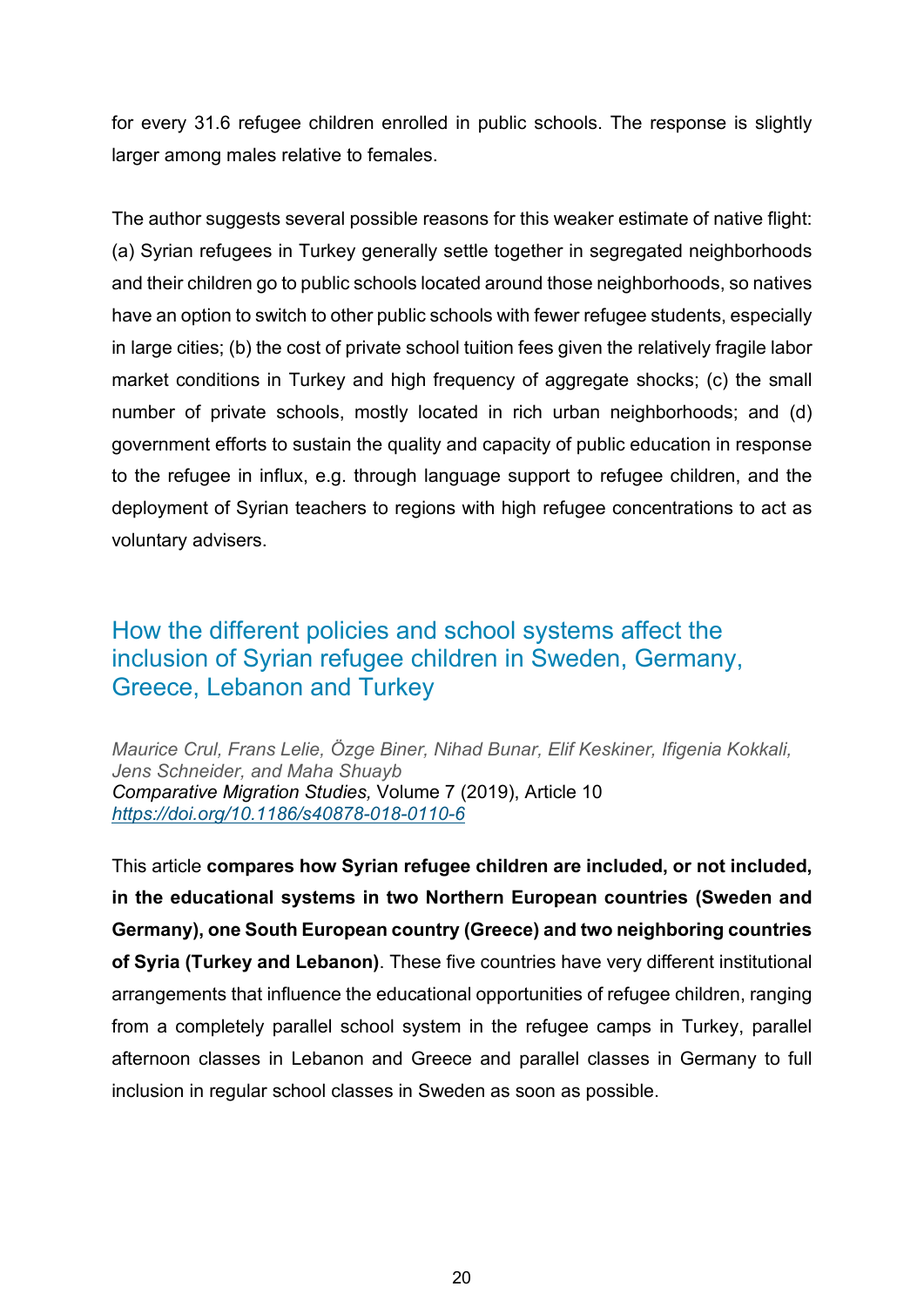The analysis is based on extensive literature reviews conducted in each country in the national language. The authors compare the following institutional arrangements with a major bearing on the education of refugee children: (1) entrance into compulsory education; (2) welcome, submersion, preparation, international or introduction classes; (3) second language instruction; (4) academic tracking; and (5) education after compulsory schooling. The authors highlight the limitations of these comparisons, which rely on secondary data sources and cannot control for the variation in background characteristics of the Syrian refugee population in each country. Another factor that influences the inclusion of Syrian refugees in national educational systems is the number of refugees that are hosted in some countries. In particular, the large numbers of refugees in Lebanon and Turkey places greater pressure on existing school facilities.

#### Key findings:

• **Entrance into compulsory education**: In the European countries, there are slight differences in the start and end age for compulsory education, which are nevertheless consequential because they can block the entry of refugee children into post compulsory education (e.g. Greece), or into the apprenticeship system (e.g. Germany). In European countries almost all refugee children in the compulsory school age were included in education after three months. However, children did not always receive quality education, because many school authorities struggled to improvise on short notice. In Turkey and Lebanon, which are also legally bound to provide education to refugee children, access to education is impeded by a myriad of factors and many refugee children do not attend school (a third of refugee children in Turkey and more than half of school-aged children in Lebanon do not attend school). Among those who do attend school in Turkey, many attend temporary education centers where they follow a Syrian curriculum.

• **Welcome, submersion, preparation, international or introduction classes**: When refugee children enter school they usually do not yet speak the national language (with the exception of Lebanon). All five countries have instituted some kind of welcome classes, but these function very differently. Segregation is a significant problem with adverse consequences for refugee children. In Turkey, for example, the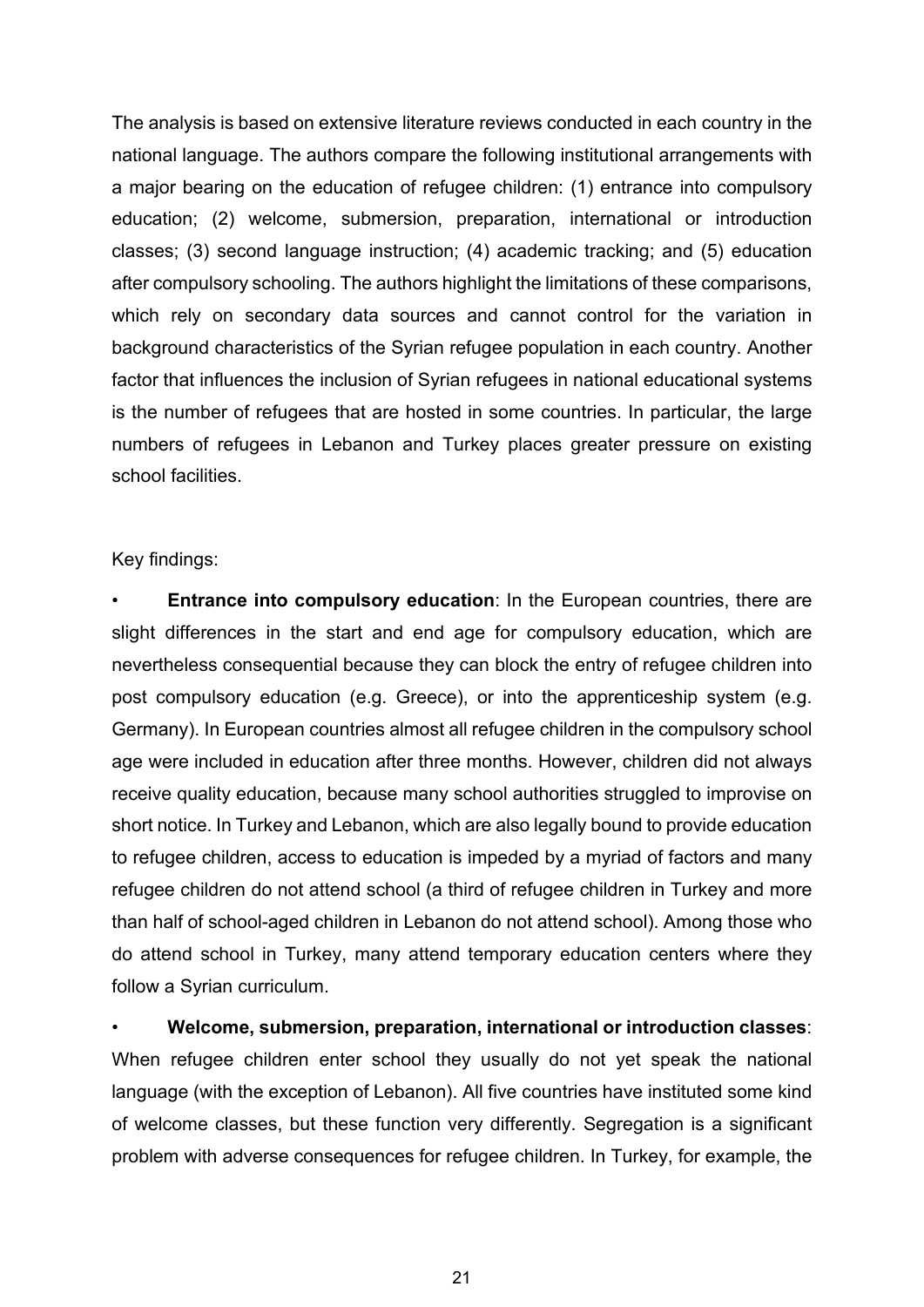separation of refugee children in temporary centers with a curriculum taught in Arabic resulted in the children not learning Turkish, which made it almost impossible for them to transfer to regular classes. In Greece and Lebanon most refugee children were attending separate afternoon classes, often with a lower quality of education. In contrast, refugee children in Sweden are placed in temporary classes for the shortest period of time to limit segregation.

**Second language instruction**: High quality and continuing second language instruction offered at all school levels—by properly trained teachers and using specifically developed teaching materials—is lacking in most countries. In Turkey, teachers have only begun recently to be trained to teach Turkish as a second language and there is no pedagogy in place to value the first language. On the other end of the spectrum, Sweden comes close to actualizing a language pedagogy that validates students' first language (associated with better overall educational outcomes) and providing skilled second language teachers.

• **Academic tracking**: In Germany, a stratified school system and early selection makes it difficult for refugee children arriving around the start of secondary school to pursue an academic track which prepares students for higher education. Consequently, many refugee children are tracked into vocational education. In Sweden, late selection and less selective tracking system gives more students the opportunity to progress to post-secondary or higher education. In Turkey, Lebanon and Greece, although the selection is late (age 15), most children still do not continue to upper secondary or post-secondary education. In Lebanon, for example, only 6 percent of refugee children attend post compulsory education, which is attributed to the use of parallel afternoon classes, foreign language instruction for certain subjects, and the early end of compulsory education.

• **Education after compulsory schooling**: There are extreme variations in the arrangements for post compulsory education across the five countries. Financial arrangements and the official requirements to enter post compulsory education restrict access in Lebanon, Turkey and Greece. The Swedish system is most accommodating, due to its advanced second chance system. Recently, Germany has increased effort to channel students into apprenticeship tracks, motivated by the booming German economy.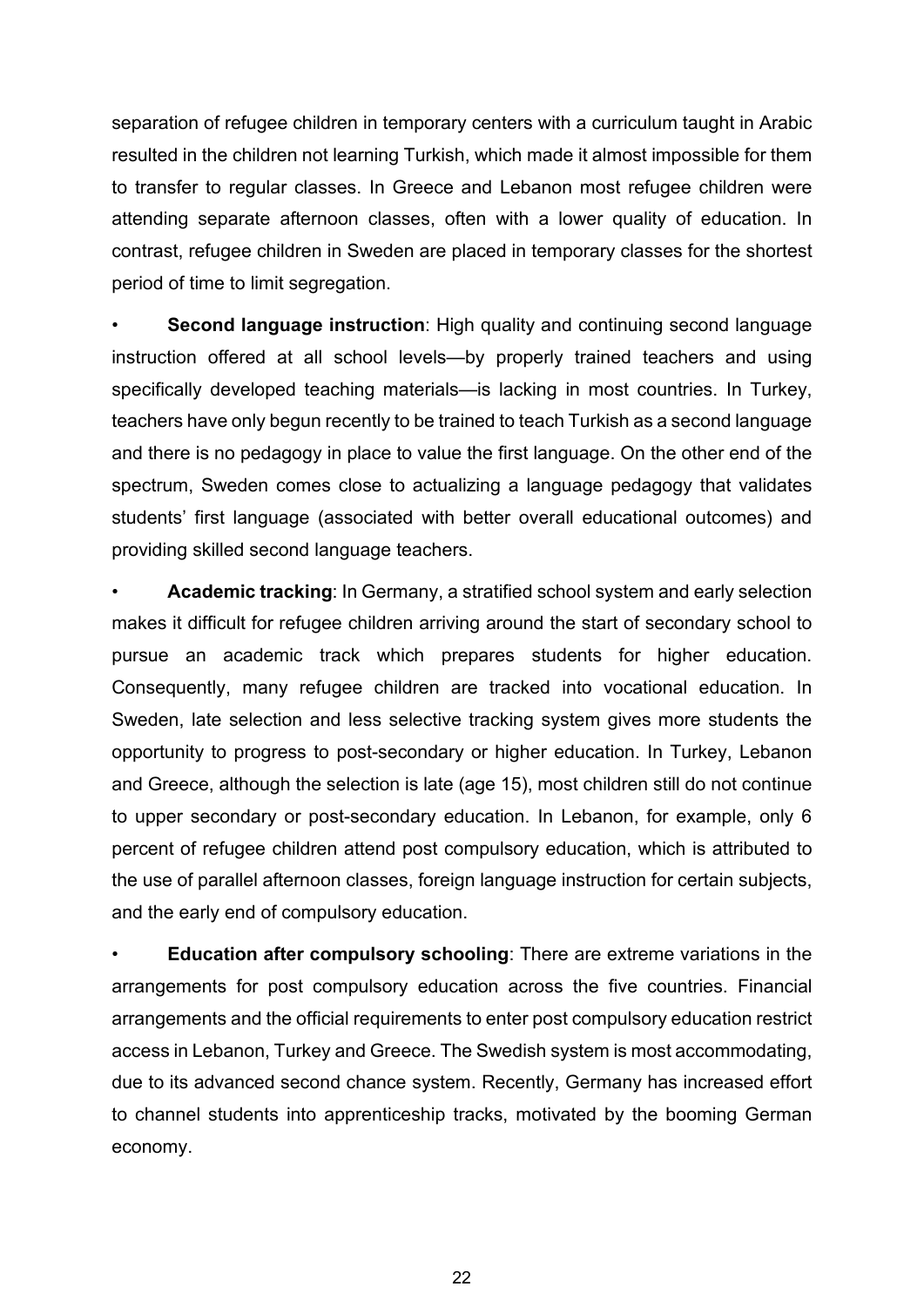The authors conclude that **including refugee children as soon as possible in regular classes seems to provide the best chances for successful educational outcomes, whereas educating refugee children in a segregated parallel school system for extended periods often results in early school drop-outs or not attending school at all**. They note that institutional arrangements are ill prepared for immigrant children, and many countries still handle inflows of migrant children in ad hoc ways. The authors call for policy makers and institutions to address inflows of forced and voluntary migrants in a long-term and structural matter, suggesting that countries that fail to make these investments will pay a much higher price in terms of higher school drop-out rates, higher unemployment rates and broader consequences of poor educational outcomes.

#### <span id="page-23-0"></span>Can Communities Take Charge? The Assessment of Learning Outcomes and Social Effects of Community-Based Education: A Randomized Field Experiment in Afghanistan

*Dana Burde, Matthew Lisiecki, Joel Middleton, Otgonjargal Okhidoi, and Cyrus Samii* 2019 *Phase Two Endline Report Steinhardt School, New York University [https://research.steinhardt.nyu.edu/scmsAdmin/media/users/ds5910/ALSE\\_PHASE\\_](https://research.steinhardt.nyu.edu/scmsAdmin/media/users/ds5910/ALSE_PHASE_II_ENDLINE_REPORT_06.07.pdf) [II\\_ENDLINE\\_REPORT\\_06.07.pdf](https://research.steinhardt.nyu.edu/scmsAdmin/media/users/ds5910/ALSE_PHASE_II_ENDLINE_REPORT_06.07.pdf)*

This report **presents the Phase Two results for the Assessment of Learning Outcomes and Social Effects of Community-Based Education in Afghanistan (ALSE) project**. ALSE is a multiyear, mixed-methods set of randomized controlled trials that assess strategies to improve community-based education (CBE) in Afghanistan. CBE is an education service delivery model that aims to improve access to and the quality of primary education in remote or otherwise hard-to-reach areas. ASLE focuses on the outcomes of the Community-Based Education Enhancement Program (CBEEP) implemented by two non-governmental organizations (NGOs), CARE Afghanistan and CRS Afghanistan, in 195 villages in six provinces of Afghanistan.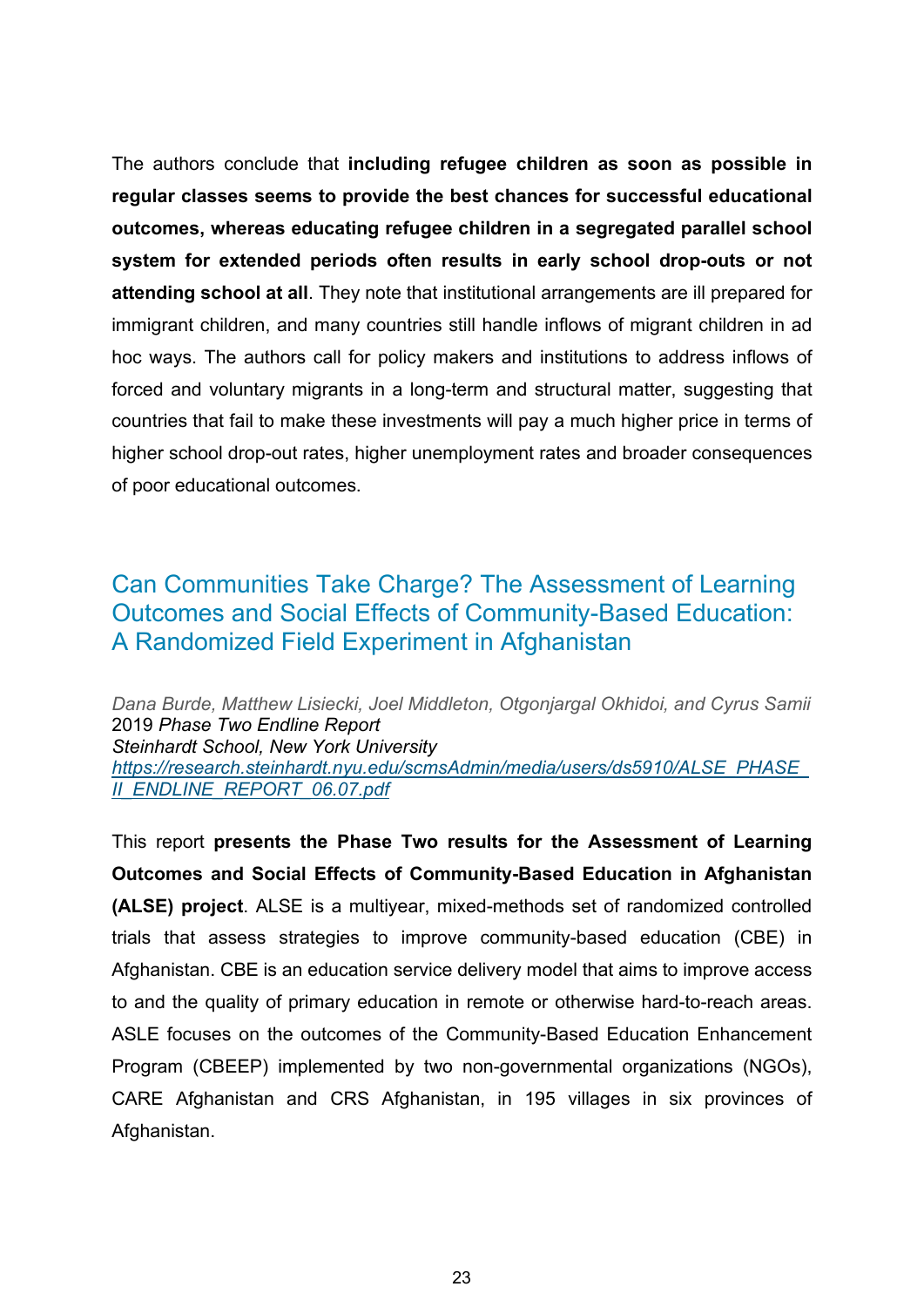Outcomes from ALSE's Phase One (2014-2015) demonstrated the positive effects of CBE. CBE increased attendance among girls aged 6-11 by 16 percentage points, from 58 percent in villages without a CBE class to 74 percent in those with a class. For boys of the same age range, attendance grew by 11.7 percentage points, from 69 percent to 80 percent. The presence of a CBE class also improved children's learning outcomes by 0.28 standard deviations overall for both boys and girls. Phase One found that living in communities with CBE substantially increased people's trust in and the legitimacy of public service providers, including both the NGOs that run the CBE classes and the national government.

International NGOs set up and run most CBE classes, and their operation is highly dependent on donors' funding decisions, which affect the duration of their operations in a village. Once NGOs end their programming, the central and most challenging issue arises: how to sustain the gains achieved in education through CBE and prevent them from reverting to a situation of no access to education in rural communities?

ASLE Phase Two **tested the efficacy of a CBE sustainability model that involves village-level community institutions in managing the CBE classes inside their villages after NGOs withdraw**. The sustainability model involves village institutions (*shuras*) and district/provincial education offices taking up joint administrative responsibility for CBE classes after NGO programming ends. The model includes capacity training for village *shuras*, the facilitated handover of CBE classes to village *shuras*, and dedicated funds for teacher salaries, textbooks, and other supplies. Village *shuras* take up daily administrative responsibilities, and the district and provincial education staff provide occasional monitoring, facilitated by ALSE.

Researchers evaluated whether the sustainability model could achieve outcomes that meet a benchmark set by the exemplary NGO implementation, or whether it is inferior to a degree that is not acceptable. They also assessed the effects of the sustainability model on primary education access, learning, school quality, and villagers' confidence and trust in and the legitimacy of local and national government institutions.

Main findings: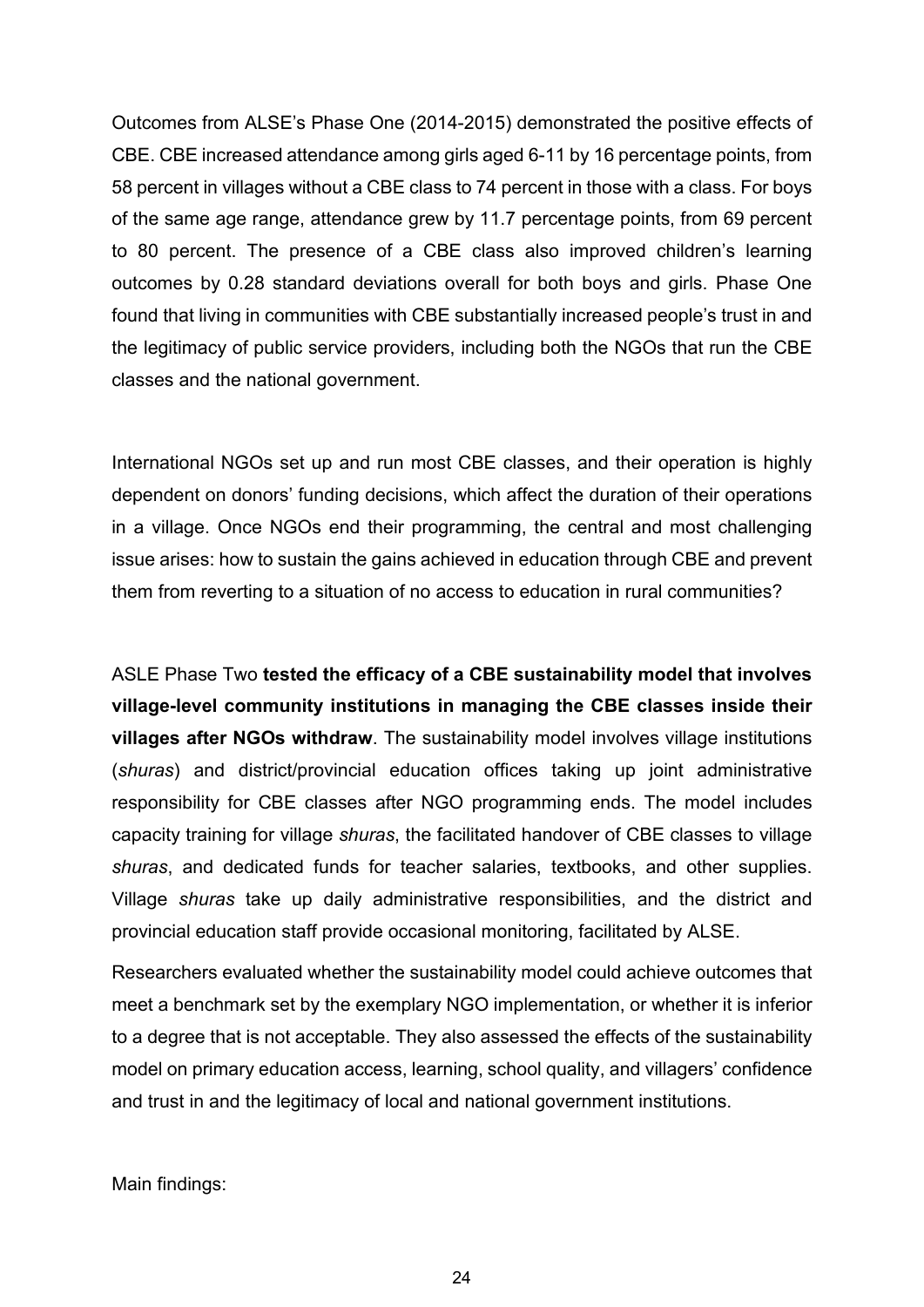• **The sustainability model of CBE, which involves village community institutions and local government bodies, costs almost half of what NGO administration costs.** The CBE average cost per village under the sustainability model is about 53.7 percent of what the NGO model would spend on running CBE in a village. The average cost per eligible child was estimated to be US\$80 for the sustainability model and US\$154 for NGO management of CBE.

• **Community administration of CBE under the sustainability model is as effective as under continued NGO administration in terms of promoting access to education and children's learning**, significantly outperforming what was expected, given the cost difference.

• **The sustainability model may be more beneficial for girls' education attendance**. The sustainability model provides access and learning opportunities for both boys and girls; the model performs slightly more effectively for girls than for boys in increasing access to education, although this difference is not statistically significant.

• **The confidence in village community institutions among heads of households and CBE teachers did not differ from their confidence in those institutions under NGO administration**. However, under the sustainability model, community leaders' confidence in local institutions was lower than their confidence in these institutions under NGO management. Moreover, CBE teachers' confidence that CBE classes will continue under the sustainability model was weaker than that of their peers in communities under the NGO model. Additionally, the CBE teachers under the sustainability model were less likely to remain CBE teachers than their counterparts in communities under NGO administration. The absence of mechanisms, including funds to ensure long-term access to the CBE classes, likely influenced this decline in confidence.

• **The level of villagers' trust in and the legitimacy of local and national government institutions under the sustainability model of CBE were not significantly different than the level found in areas under continued NGO administration**.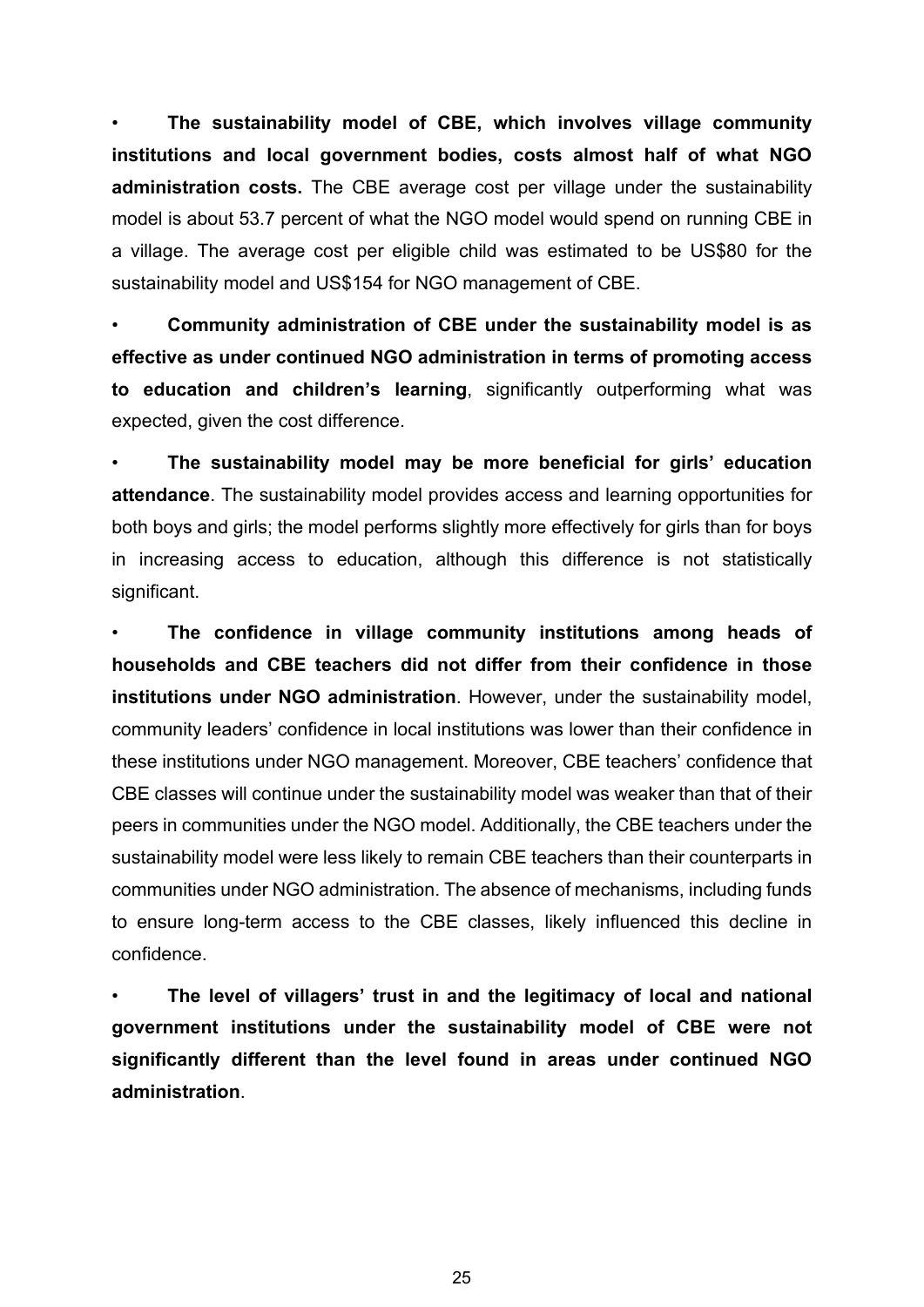The researchers conclude that, with basic funds provided for teacher salaries and textbook supplies, it is possible to mobilize village community institutions and local education offices to sustain CBE classes in villages upon the departure of NGOs. Moreover, community-managed classes perform at a level comparable to classes under continued NGO management. The authors emphasize that the sustainability model is not a substitute for the NGO programs that initially set up the CBE classes. Rather, the sustainability model is appropriate for sustaining such efforts after they have been set up to run effectively.

The report also identifies several ways in which the sustainability model can be improved before it is scaled up. In particular:

• Village-level community institutions can provide an effective institutional infrastructure for delivering primary education. However, training is necessary to ensure these institutions' management capacity. Moreover, to ensure complete buyin among community leaders, it may be necessary to couple the handover of administrative responsibilities to community institutions with other benefits, such as access to development funds.

• For the sustainability model to work, well-coordinated support from national, provincial, and district government authorities must be made available, along with a reliable funding mechanism.

The sustainability model should not be viewed as a substitute for NGOs that initiated CBE classes. Instead, it must be seen as an effective model to sustain the gains those NGOs created. NGOs should plan on involving the village shuras increasingly throughout their CBE program implementation to facilitate the transfer of administrative responsibilities. Such a plan may include shura capacity-building, joint management and monitoring of CBE classes during the NGO administration, and close collaboration throughout the transition/handover process.

CBE programs need to expand to serve multiple cohorts and grades simultaneously. Only then will CBE meet ongoing education needs, rather than serving as a temporary system. The switch from single cohort-based enrollment to multi-grade annual enrollment will require financial and programmatic modifications that should be taken into account by NGOs and the donors who support them.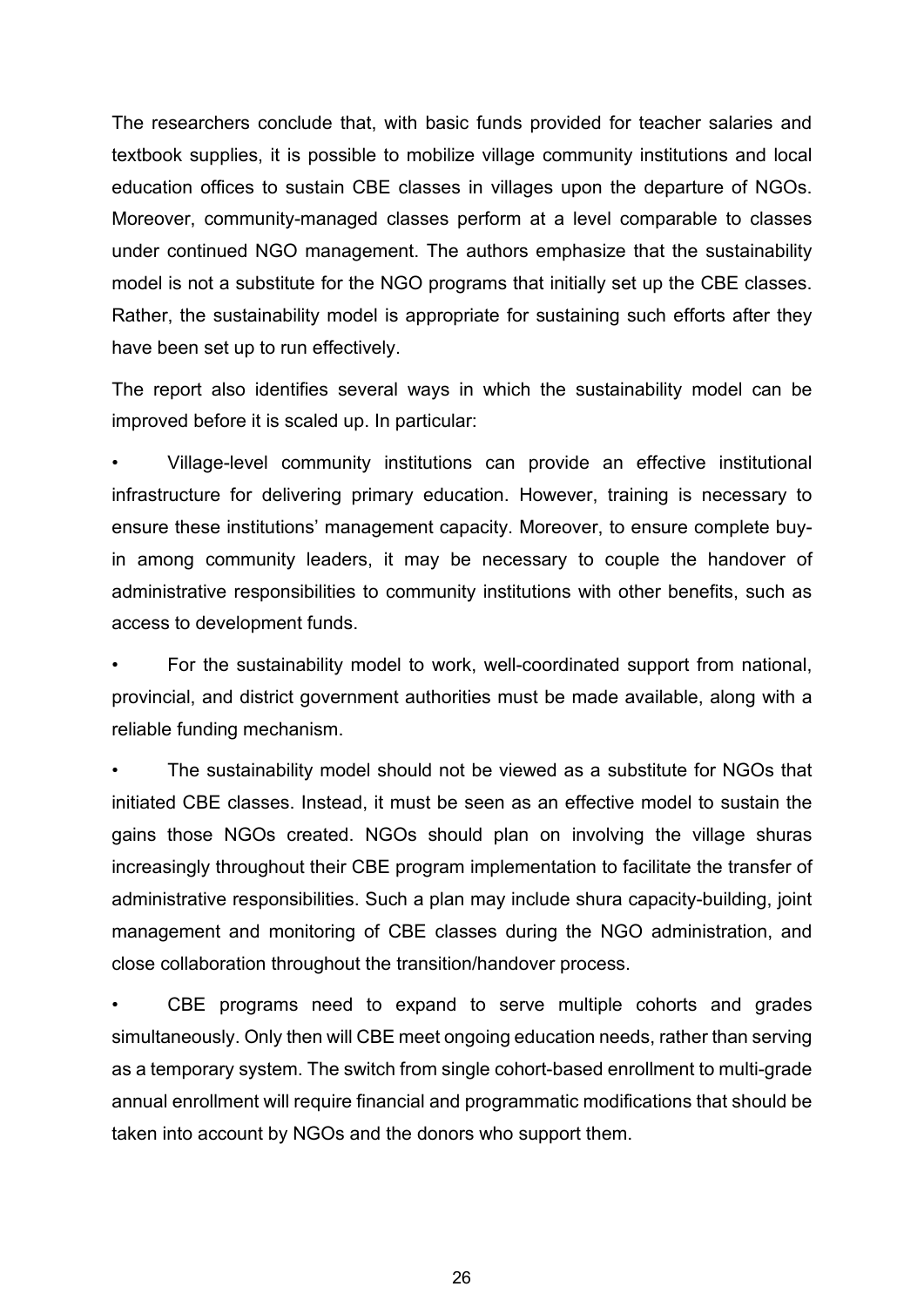#### <span id="page-27-0"></span>Can't Wait to Learn: A quasi-experimental mixed-methods evaluation of a digital game-based learning programme for outof-school children in Sudan

*Felicity L Brown, Alawia I Farag , Faiza Hussein Abd Alla , Kate Radford , Laura Miller , Koen Neijenhuijs , Hester Stubbé , Thomas de Hoop , Ahmed Abdullatif Abbadi , Jasmine S. Turner , Andrea Jetten, and Mark J.D. Jordans American Journal of Development Effectiveness* (2020) <https://doi.org/10.1080/19439342.2020.1829000>

The Can't Wait to Learn (CWTL) program uses digital gaming technology to deliver educational content. In Sudan, CWTL delivers educational content aligned with the national curriculum in a non-formal classroom setting to out-of-school children, with local facilitators known as Learning Directors. This paper **examines whether CWTL led to improvements in children's learning outcomes in Sudan, compared to a state-provided education program for out-of-school children**. The authors also explore whether the CWTL program led to improvements in children's psychosocial wellbeing, and examine the factors leading to successful outcomes as well as implementation challenges.

Between December 2017 and December 2018, the authors conducted a quasiexperimental, mixed-methods evaluation of the CWTL program for Sudanese children who have never attended school. The 221 participants (of which 183 completed the program) were out-of-school children in eight villages in Sudan (four in West Kassala, and four in Sinnar). In each state, two villages (without any educational facilities) received CWTL, and two comparison villages (with educational facilities) received state provided out-of-school education. In all other respects, CWTL and comparison villages were similar in terms of distance from the capital city, distance to a main road, main income source and average income levels. Quantitative findings were corroborated and extended with qualitative data gathered from focus group discussions and key informant interviews with children, learning directors, caregivers, community leaders, and supervisory staff.

Main findings:

• **CWTL led to significantly greater improvements in mathematics competency** and Arabic literacy competency, compared to state provided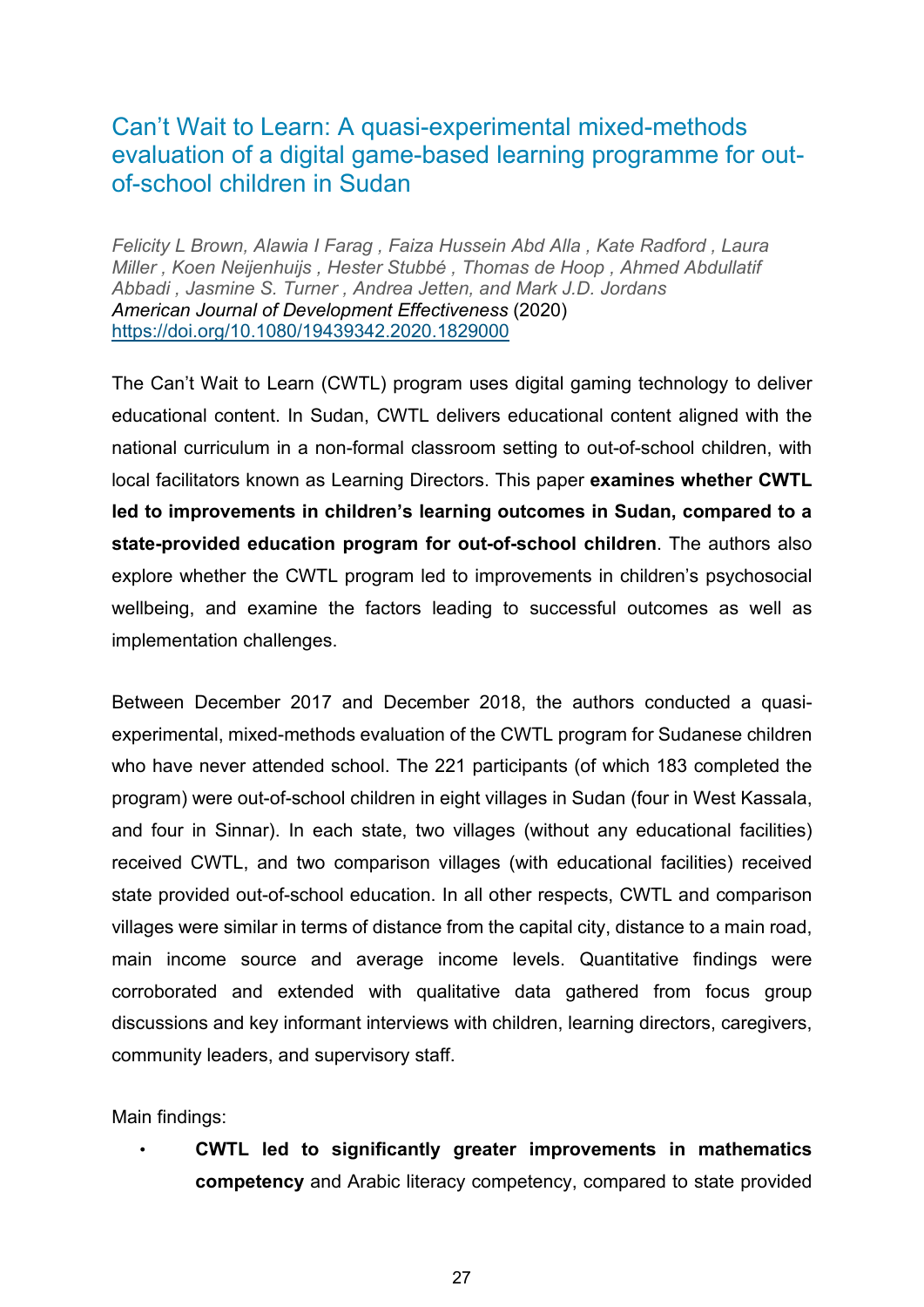education for out-of-school children, six months after the start of the **program.** 

- **The psychosocial wellbeing of children in the CWTL villages improved** after completing the program, while children in the comparison villages did not improve over time.
- The self-esteem of children in the CWTL villages did not improve, whereas children in the comparison villages did significantly improve over time. However, the authors argue that the psychometric properties of measurement instruments were not adequate and this result should be interpreted with caution.
- There were no differences in measurements of child-reported hope between the two groups.
- **Qualitative data confirmed that, beyond academic learning, respondents reported many positive improvements in children's psychosocial wellbeing**. This was attributed to the program and the influence of learning directors.
- Overall, children, parents, sheikhs, learning directors, and state and locality level supervisory staff reported positive experiences with the digital game and tablets.
- The main implementation challenges were technical problems that led to delays in playing, and loss of children's previous progress in the game, which caused frustration, disappointment and demotivation among children. There were also significant challenges with living conditions in the villages.
- Participants and stakeholders reported several perceived benefits of the CWTL program compared to out-of-school education, including reduced travel time and easier scheduling, lower cost, more engagement from children and parents, and greater efficiency.
- Some parents, Learning Directors and sheikhs requested that the existing lessons be complemented with more traditional learning materials such as blackboards, pencils and books. Perceived benefits included: enhanced effectiveness; opportunities to teach skills such as handwriting; and increased awareness and engagement of parents who would be able to follow their children's learning. Additionally, some Learning Directors expressed a preference to take a more active teaching role.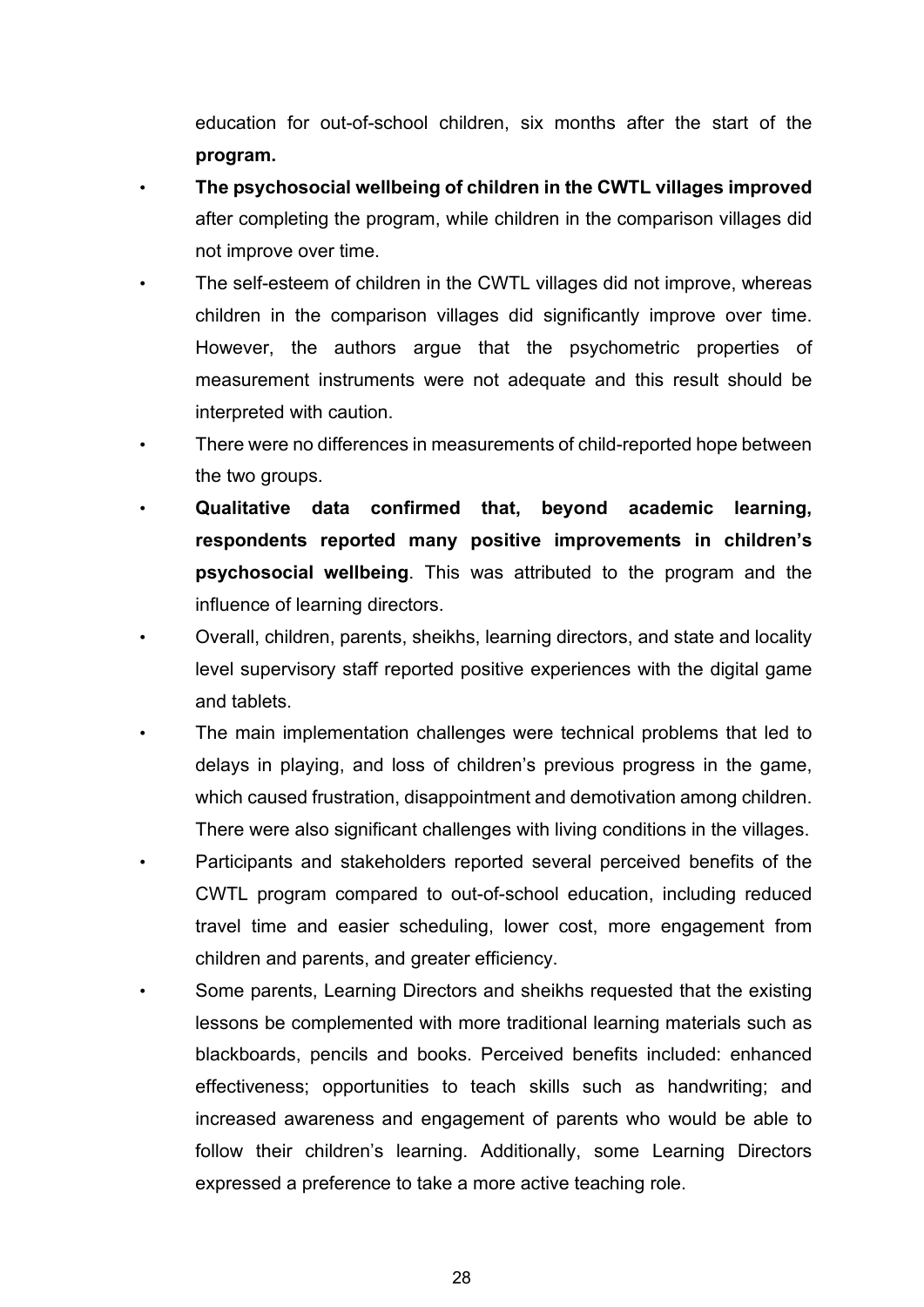Overall, the authors conclude that **there is promise in digital game-based learning programs delivered in remote villages in Sudan that lack the basic infrastructure for standard education**.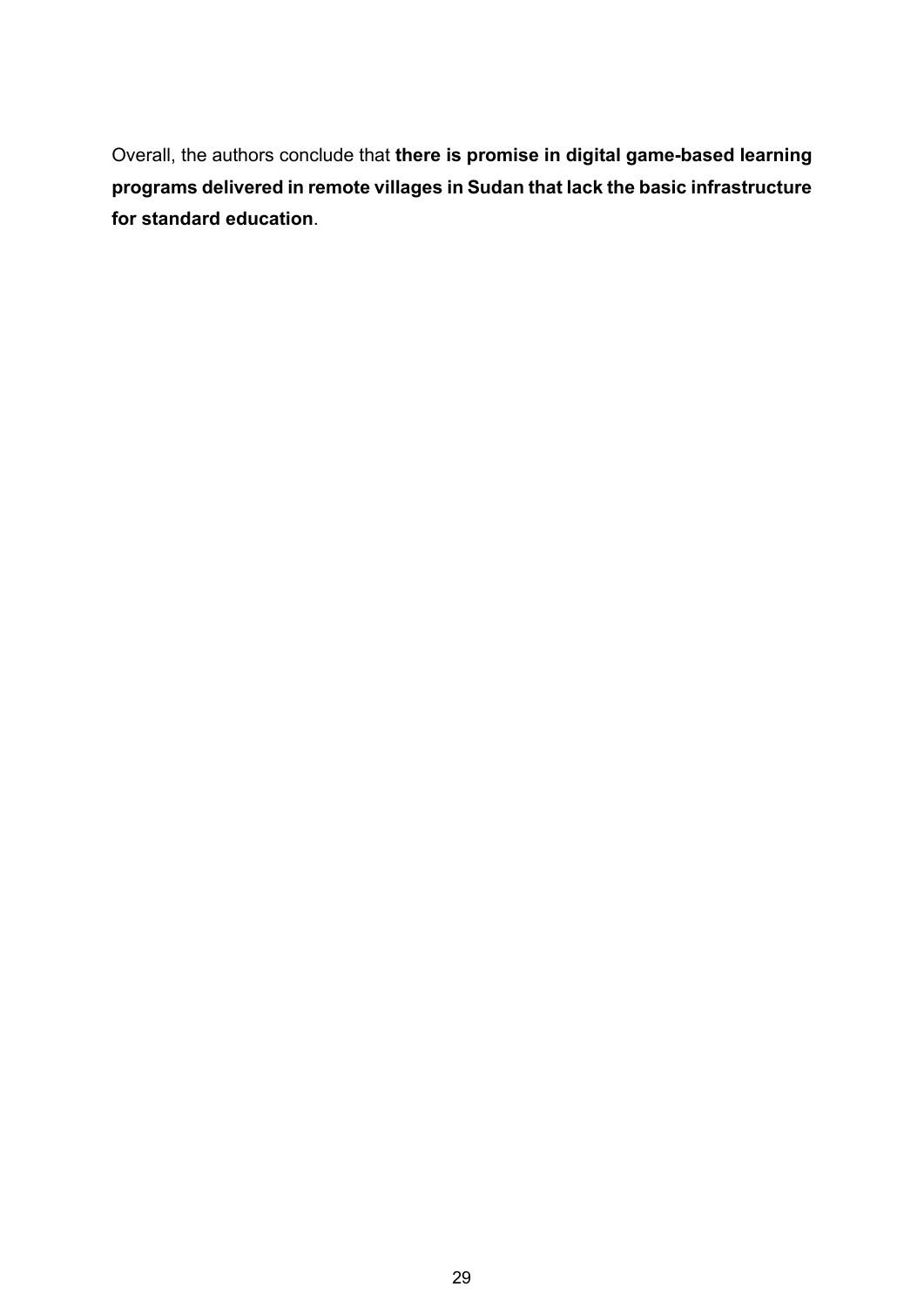## <span id="page-30-0"></span>**Annex A: Overview of Articles**

Becker, Sascha O., Grosfeld, Irena, Grosjean, Pauline, Voigtländer, Nico, and Zhuravskaya, Ekaterina (2020) **Forced Migration and Human Capital: Evidence from Post-WWII Population Transfers**, *American Economic Review* 110(5): 1430-1463. DOI: 10.1257/aer.20181518

Betts, Julian R. and Fairlie, Robert W. (2003) **Does immigration induce 'native flight' from public schools into private schools,** *Journal of Public Economics* 87(5): 987-1012. https://doi.org/10.1016/S0047-2727(01)00164-5

Bilgili, Ozge, Loschmann, Craig, Fransen, Sonja, and Siegel, Melissa (2019) **Is the education of local children influenced by living near a refugee camp? Evidence from host communities in Rwanda**, *Internal Migration.* DOI: 10.1111/imig.12541

Brown, Felicity L., Farag, Alawia I., Hussein Abd Alla, Faiza, Radford, Kate, Miller, Laura, Neijenhuijs, Koen, Stubbé, Hester, de Hoop, Thomas, Abdullatif Abbadi, Ahmed, Turner, Jasmine S., Jetten, Andrea, and Jordans, Mark J.D. (2020): **Can't Wait to Learn: A quasiexperimental mixed-methods evaluation of a digital game-based learning programme for out-of-school children in Sudan**, *Journal of Development Effectiveness*. https://doi.org/10.1080/19439342.2020.1829000

Burde, Dana, Lisiecki, Matthew, Middleton, Joel, Okhidoi, Otgonjargal, and Samii, Cyrus (2019) **Can communities take charge?** The assessment of learning outcomes and social effects of community-based education: a randomized field experiment in Afghanistan, USAID.

Crul, Maurice, Lelie, Frans, Biner, Ozge, Bunar, Nihad, Keskiner, Elif, Kokkali, Ifigenia, Schneider, Jens, and Shuayb, Maha (2019) **How the different policies and school systems affect the inclusion of Syrian refugee children in Sweden, Germany, Greece, Lebanon and Turkey**, *Comparative Migration Studies* 7:10. https://doi.org/10.1186/s40878-018-0110- 6

De Hoop, Thomas, Ring, Hannah, Coombes, Andrea, Rothbard, Victoria, Holla, Chinmaya, Hunt, Kelsey, Seidenfeld, David, and Connolly, Helen (2019) **Scaling education innovations in complex emergencies: Evidence from the Humanitarian Education Accelerator**, *American Institutes for Research.*

Dryden-Peterson, Sarah, Adelman, Elizabeth, Bellino, Michelle J., and Chopra, Vidur (2019) **The purpose of refugee education: Policy and practice of including refugees in national education systems**, *Sociology of Education* 20(10): 1-21. DOI: 10.1177/0038040719863054

Farre, Lidia, Ortega, Francesc, and Tanaka, Ryuichi (2018) **Immigration and the publicprivate school choice**, *Labor Economics* 51: 184-201. https://doi.org/10.1016/j.labeco.2018.01.001

Fransen, Sonja, Vargas-Silva, Carlos, and Siegel, Melissa (2018) **The impact of refugee experiences on education: Evidence from Burundi**, *IZA Journal of Development and Migration* 8:6. https://doi.org/10.1186/s40176-017-0112-4

Justino, Patricia, Leone, Marinella, and Salardi, Paola (2013) **Short- and long-term impact of violence on education: The case of Timor-Leste**, *World Bank Economic Review* 28(2): 320–353. https://doi.org/10.1093/wber/lht007